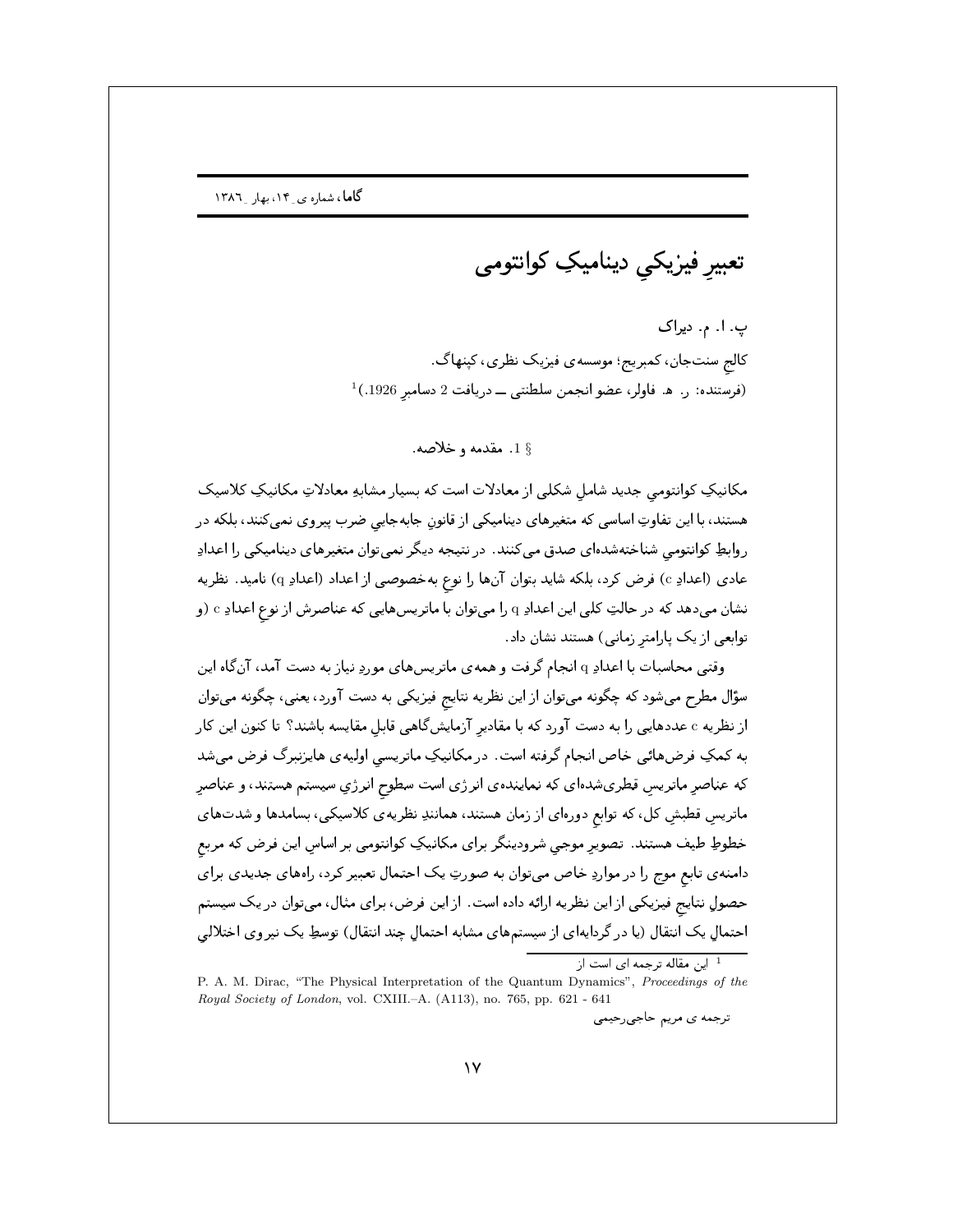دلخواهِ خارجي را به دست آورد<sup>2</sup>، و بنابراين با اين فرض كه اختلال بر اثر تابش فرودي ايجاد شده باشد، مستقیماً میتوان ضرایب B ی اینشتن را به دست آورد. دوباره در روش بورن برای حل مسائل برخورد <sup>3</sup> فرض میشود که مربع دامنه ی تابع موج پراکنده در هر جهت احتمالِ پراکندگی الکترون (یا جسم دیگر) برخوردی در آن جهت را تعیین میکند.

اخیراً هایزنبرگ نقطهی مشترکِ دیگری بین نظریه و آزمایش یافته است، که تا حدودی متفاوت است<sup>4</sup>. اگر مسئلهی دو سیستم اتمی در حال تشدید، یعنی با جهش انرژی از یک سیستم به دیگری، را در نظر بگیریم، میتوانیم میان گین زمانی انرژی یکی از آنها را، با این فرض که این میانگین زمانی با یک عنصر قطری از ماتریس نشاندهندهی انرژی آن سیستم داده میشود، به دست آوریم. به طور مشابه میتوان میان گین زمانی مربع انرژی، مکعبِ انرژی، و غیره را به دست آورد. هایزنبرگ نشان داده است که این میانگینهای زمانی محاسبه شده دقیقاً برابر چیزی هستند که از این فرض که انرژی به طور گسسته از یک مقدار کوانتیده به مقدار دیگر تغییر میکند، قابل انتظار است. بنابراین نظریه را میتوان برای نشان دادن این که انرژی عملاً به طور گسسته از یک مقدار کوانتیده به مقدار دیگر تغییر میکند به کار برد، و این ما را قادر به محاسبهی کسری از زمان کلبی میکند که در آن مدت انرژی یک مقدار خاص داشته است، اما البته اين نظريه هيچ اطلاعي در موردِ زمانِ گذار نميدهد.

این نتیجه را میتوان به خیلی گسترهها تعمیم داد. میتوان آن را به هر سیستم دینامیکیای، نه لزوماً یک سیستم دو بخشی در تشدیدِ با سیستمی دیگر، و به هر متغیر دینامیکیای، نه لزوماً متغیری با مقادیر کوانتیده، تعمیم داد. (گذشته از مشکلاتِ حاصل از تبهگنی) میتوان میانگین زمانی هر متغیر دینامیکی، مثل  $g$ ، را برای هر حالتِ پایای سیستم، و به طور مشابه میانگین زمانی  $g^2$ ،  $g^3$ ، و غیره را محاسبه کرد. اطلاعاتی که به این شکل در موردِ g به عنوان یک تابع از زمان حاصل شده است را میتوان جمع زد و بیان کرد که چه کسری از زمان کل  $g$  بین دو مقدار عددی معلوم، مثلاً ⁄ $g$  و  $g^{\prime}$ ، قرار دارد. در موردِ بازههای زمانی که در آنها این شرط برقرار است چیزی جز این که چه کسری از زمان کل را تشکیل مي دهند نمي توان گفت .

بنابراین دیده میشود که در نظریه ی کوانتومی هم مثل نظریهی کلاسیکی، میتوان به سؤالاتِ مشخصی که در نظریه ی کلاسیکی در موردِ یک سیستم مطرح است (مثلاً این پرسش: در چه کسری از زمانِ کل، g بينِ دو مقدارِ خاص قرار میگیرد؟) پاسخهای معلوم واضح داد. در مقالهی حاضر یک نظريه ي كلي از چنين سؤالهايي و روشِ يافتنِ پاسخ آنها ساخته مي شود. اين نظريه تمام اطلاعاتِ

- Born, Z. f. Physik', vol. 37, p. 803 (1926). <sup>3</sup>
- <sup>4</sup> از دکتر هایزنبرگ که مرا از این نتایج قبل از چاپشان مطلع کرد سپاسگزارم.

نگا. (1926) Schrödinger, 'Ann. d. Phys.', vol. 81, p. 112؛ همچنین بخش 5 از مقاله ی نویسنده 'Roy. Soc. Proc.', A, vol. 112, p. 661 (1926)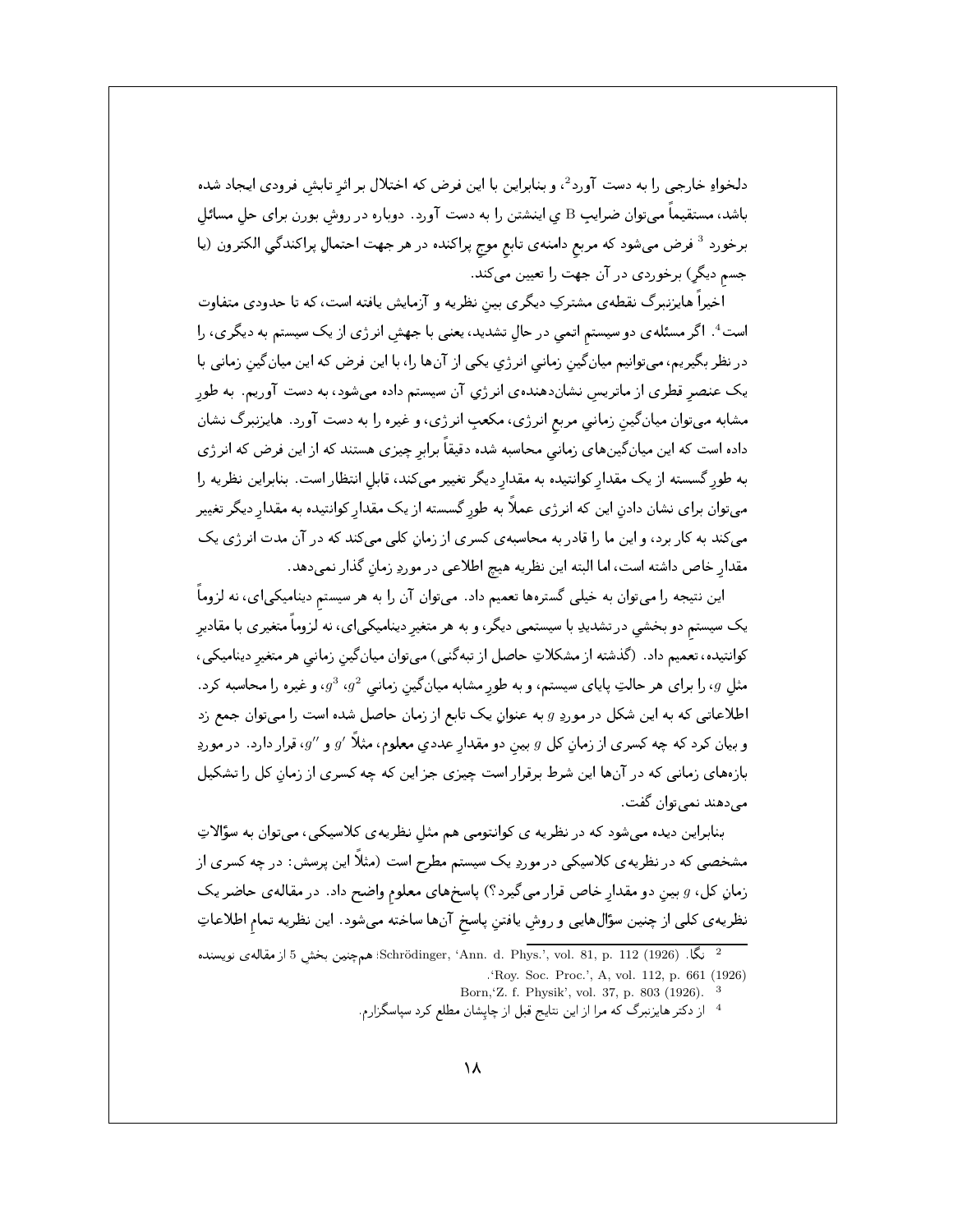فیزیکیای را که امیدواریم از دینامیکِ کوانتومی به دست آوریم نشان میدهد، و یک روش کلبی برای یافتن آن اطلاعات ارائه میدهد که میتواند جای گزین همهی فرضهای خاصی شود که قبلاً به کار میرفت، و شاید هم پیشتر برود. پرسشهای بالا در موردِ کسری از زمان کل که در آن زمان شرایطِ خاصی برقرار هستند، نقطهی مناسبی برای این تحقیق نیستند، زیرا تنها برای سیستمهای ناتبهگن میتوان به این پرسشها پاسخ مشخصی داد، و یک سیستم همواره وقتی دو یا بیش از دو تا از انتگرال های اولیه ی آن بتوانند مقادیر پیوسته بگیرند تبهگن است. پس از یک دیدگاهِ کلیتر به موضوع نزدیک میشویم.

پرسش کلی در مکانیکِ کلاسیک را به این صورت میتوان فرمولبندی کرد: مقدار هر ثابتِ  $p_{r_0}$  ، انتگرالِ  $g$  برای یک سیستم دینامیکی معلوم و با شرایطِ اولیهی دادهشده، که با مقادیر عددیِ  $g$  ،  $g$ برای مثلاً مختصات و تکانههای اولیه ی  $q_{r_0}$  ، معلوم میشود، چیست؟ نظریه ی دینامیکی ما را قادر می کند که  $g$  را به صورتِ یک تابع از  $p_{r_0}$  بیان کنیم، و بنابراین تنها باید برای  $q_{r_0}$  ، هقادیر عددیِ ′  $q_{r_0}$  و ′ م $p_{r_0}$  را جای گزین کنیم تا پاسخ این سؤال را بیابیم . در نظریهی کوانتومی هم میتوانیم برای  $g$ یک عبارت بر حسبِ  $q_{r_0}$  و  $p_{r_0}$  به دست آوریم، ولی حالا  $q_{r_0}$  و  $p_{r_0}$  دیگر از قانونِ جابهجایی ضرب پیروی نمی کنند، به طوری که اگر مقادیر عددی را به جای آنها قرار دهیم جواب در حالتِ کلی به ترتیبِ قرارگیری اولیهی آنها بستگی دارد . پس در نظریهی کوانتومی نمیتوان جوابِ بی|بهامی به این سؤال داد.

در نظریه ی کوانتومی به هیچ سؤالی که به مقادیرِ عددیِ هر دوی  $q_{r_0}$  و  $p_{r_0}$  ارجاع میدهد نمیتوان  $p_{r_0}$  یاسخ داد. با این حال انتظار میرود که بتوان به سؤالاتی یاسخ داد که در آنها تنها  $q_{r_0}$  یا تنها مقادیر عددی دارند، یا به طور کلبیتر وقتبی که مجموعهای از ثوابتِ انتگرالگیری ۶٫ که با هم جابهجا میشوند دارای مقادیر عددی باشند. اگر  $\eta_r$  ها متغیرهای همیوغ کانونی  $\xi_r$  ها باشند، آنگاه میخواهیم بدانیم وقتی این مقادیر عددی را برای  $\xi_r$  داریم، در موردِ g به عنوان تابعی از  $\eta_r$  چه میتوانیم بگوییم. نشان خواهیم داد که کسری از فضای  $\eta$  که در آن  $g$  بین هر دو مقدار عددی معلوم قرار دارد را میتوان بدون ابهام تعیین کرد. به طور کلبیتر، اگر 91، 92 ... یک مجموعه از ثابتهای انتگرالی باشند که با هم جابهجا میشوند، کسری از فضای  $\eta_r$  که در آن هر  $g_r$  بین دو عددِ معلوم قرار میگیرد را میتوان تعیین کرد. بنابراین اگر یک مجموعه از دستگاههای مشابه با مقادیر عددی یکسان برای ۶٫۰ داشته باشیم، و فرض کنیم که این دستگاهها به طور یکنواخت در فضای  $\eta$  پخش شده باشند، میتوان تعدادِ دستگاههایی را که هر یک از  $g_r$  های آنها بین مقادیر عددیِ مشخصی قرار دارند تعیین کرد. به نظر <sup>5</sup> عبارتهای ثابتِ انتگرال شامل مقادیری از یک مختصه یا تکانه در یک زمان معلوم t = t<sub>0</sub> هم هستند. در .<br>مکانیکِ کوانتومی این " مقدار " باید یک عددِ q باشد، البته 10 یک عددِ c است.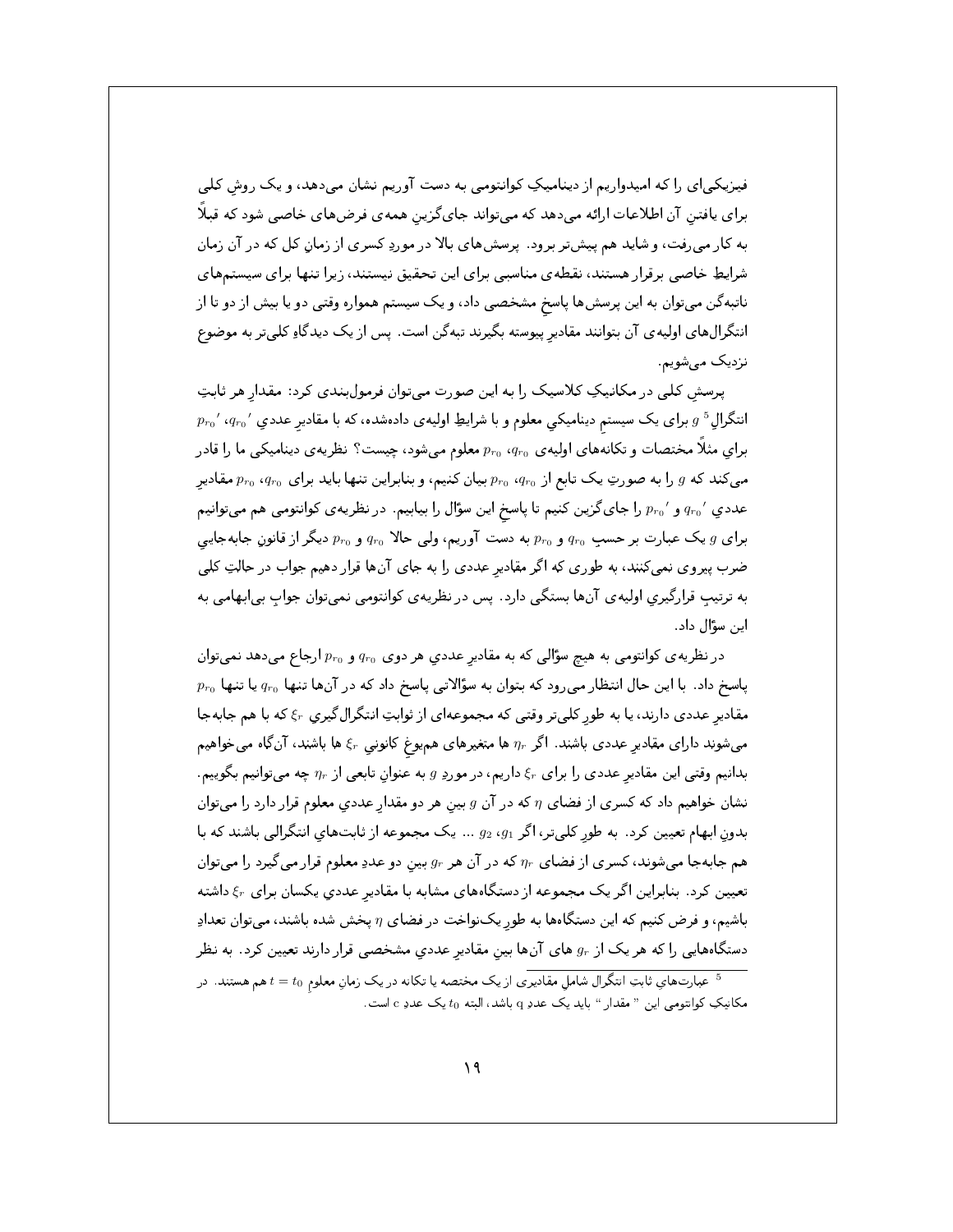می رسد سؤالاتی از این نوع تنها پرسشهایی هستند که نظریه ی کوانتومی میتواند به آنها یک پاسخ معین بدهد، و احتمالاً اینها تنها سؤالاتی هستند که فیزیکدان باید به آنها پاسخ بدهد.

برای پاسخ به پرسشهایی که در آنها ۶٫ ها مقادیر عددی میگیرند، نیاز به شکلی از ماتریسها داریم که سطرها و ستونهایشان مقادیر عددی ۶٫ ها را نشان دهند. در بیشتر مسائل اتمی الکترونها در ابتدا در مدارهای مشخصی قرار گرفتهاند. برای چنین مسائلی باید ۶٫۰ را برابر با مقادیر اولیه ی متغیرهای کنش Jr (يا انتگرال،اي اول ديگري که مدارها را تعيين مي کنند) گرفت، آنگاه مي توان، به کمکِ نمایش ماتریسی معمولی، کسری از فضای  $w$  را پیدا کرد که در آن شرایطِ تعیینشدهی مشخصی برقرار است. با این حال مسائل خاصی وجود دارند که در آنها الکترونها در زمان اولیه در مدارهای معینی قرار ندارند (برای مثال مسئلهی برهمکنش ذرهی  $\beta$ ی گسیل شده از یک اتم رادیواکتیو با الکترونهای مدار اتمی، که در آن ذرهی  $\beta$  در ابتدا درون هسته بوده است). برای حل چنین مسائلبی نیاز به یک نمایش ماتریسی از متغیرهای دینامیکی داریم که سطرها و ستونهایش نشانگر ثوابتِ انتگرالی دیگری غیر از متغیرهای دینامیکی باشد، به طوری که بتوان شرایطِ اولیه را برحسب مقادیر عددی مشخص شده برای این ثوابتِ انتگرالی بیان کرد. (در مثال ذرهی 8 احتمالاً مناسب است که سطرها و ستونهای ماتریس، مختصاتِ ذروی  $\beta$  را در زمان تابش، مثلاً  $t=t_0$  را نشان دهند. پس تنها به سطرها و ستونهایی از ماتریس علاقهمند هستیم که نشان میدهد ذروی  $\beta$  در زمان  $t=t_0$  درون هسته بوده است، و میتوانیم گسترهای از تکانه ی اولیه ی ذره را حساب کنیم که برای رخ دادنِ انواع خاصی از برهمکنش، که با مقادیر عددی برای ثوابتِ انتگرالِ خاص مشخص میشوند، لازم است. پس باید، با این فرض که همه ی جهاتِ تابش به یک اندازه محتمل هستند، احتمال آن نوع برهم کنش را حساب کنیم.)

بنابراین به یک نظریه از شکلهای کلمیتر نمایش ماتریسی نیاز داریم، که در آن سطرها و ستونها نشانگر هر مجموعهای از ثوابتِ انتگرالی هستند که با هم جابهجا میشوند، و نیز قوانین تبدیل از یکی از این شکلها به دیگری را لازم داریم. این کار در بخشهای 3 الی 5 انجام گرفته است. این نظریه را میتوان به صورتِ تعمیمی از نظریهی میدان لانچُز در نظر گرفت<sup>6</sup>، نمایش میدان در نظریهی لانچُز واقعاً همانندِ نمایش ماتریسی با ماتریسهایی است که به جای مجموعههای گسستهی معمولی، بازههای پیوستهای از سطر و ستون دارد.

در بخش 6 نظریه ی تبدیل در بررسی روش کلی به دست آوردنِ نتایج فیزیکی از مکانیکِ ماتریسی به کار گرفته میشود، و در بخش 7 نشان داده میشود که این روش کلی با فرضیههای خاصی که قبلاً استفاده می شد در توافق است.

Lanczos, 'Zeits. f. Phys.', vol. 35, p. 812 (1926). <sup>6</sup>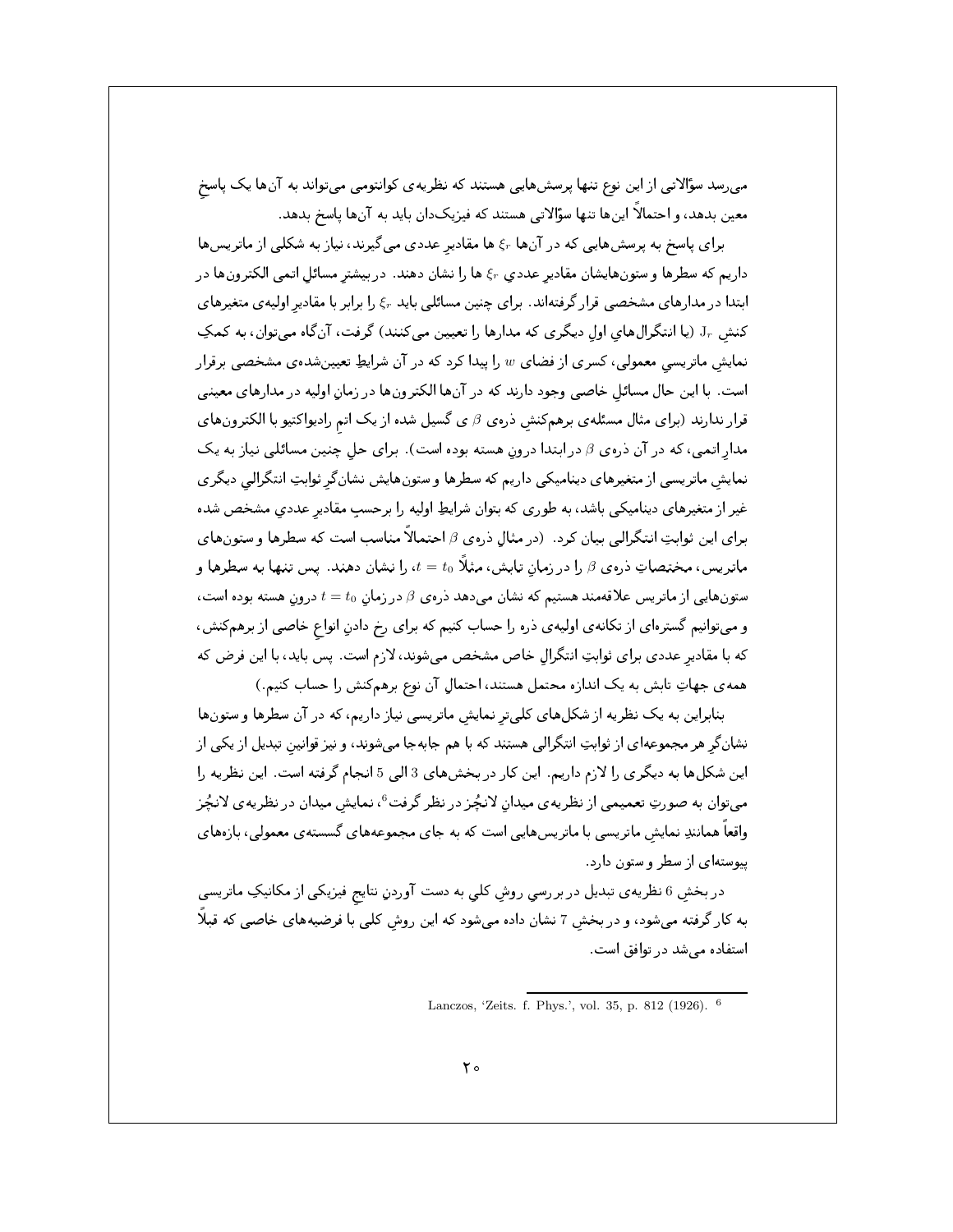## § 2. نمادگذاري.

در مکانیکِ ماتریسی معمولی برای نمایش متغیرهای دینامیکی، ماتریسهایی به دست می آیند که سطرها و ستونهایشان حالاتِ پایای سیستم را نشان میدهند. پس اگر  $\alpha_1$ ،  $\alpha_2$ ، انتگرالهای اول معادلاتِ حرکت (متغیرهای کنش یا غیره) باشند که u تعدادِ درجاتِ آزادی است، هر سطر و ستون را میتوان با مقادیر تعیین شده برای  $\alpha_1$ ،  $\alpha_2$ ، مثلاً  $\alpha_1'$ ، ۵٬ $\alpha_2'$ ، نامگذاری کرد، و میتوانیم  $g(\alpha_1',\alpha_2'\cdots\alpha_u';\; \alpha_1'',\alpha_2''\cdots\alpha_u'')$  عناصر ماتریسی نشاندهنده ی هر متغیر دینامیکی  $g$  را به شکل یا به طور خلاصه به شکل  $g(\alpha',\alpha'')$  بنویسیم. این عناصر ماتریسی فقط تابعی از زمان هستند. در این مقاله مکانیکِ نسبیتی را وارد نمیکنیم، و هر جا متغیر زمان ظاهر شود آن را تنها یک پارامتر (یک عددِ c) به حساب مي آوريم.

پارامترهای نشاندهندهی سطرها و ستونهای ماتریس می توانند مجموعههای گسسته از مقادیر یا همه ی مقادیر درون بازههای پیوسته ی معلوم، یا شاید هر دو را اختیار کنند. اگر می خواستیم آنها را با احتساب هر دو امکان بنویسیم، روابط بیش از حد پیچیده میشد. حالتِ با بازههای پیوسته از مقادیر یک حالتِ نوعی و کلیتر است. پس همهی فرمولها را چنان مینویسیم که انگار این پارامترها تنها بازههای پیوسته ی مقادیر را اختیار می کنند، معلوم است که اگر مجموعههای اعداد گسسته باشند باید تغییراتِ لازم را اعمال كرد. اكنون طبق قانون ضرب ماتريسها داريم

$$
ab(\alpha'\ \alpha'') = \int a(\alpha'\ \alpha''')\ d\alpha''' \cdot b(\alpha'''\ \alpha''),
$$

که  $d\alpha''$  به معنى  $d\alpha_u'''$  .  $d\alpha_2'''$  .  $d\alpha_1'''$  است، و حدودِ انتگرال گیری روی همهی مقادیر  $d\alpha''$  است که سطرها و ستونهای ماتریسها را نشانه گذاری می کنند <sup>7</sup>.

بدون نیاز به یک نمادگذاری برای تابعی از عددِ c ی  $x$  که صفر است مگر اینکه  $x$  خیلی کوچک باشد، و نیز انتگرال آن روی بازهی شامل  $x=0$  برابر یک است، نمیتوان در بسط و گسترش نظریهی ماتریسهای با بازههای پیوسته از سطرها و ستونها پیش رفت. ما نمادِ (&) را برای مشخص کردن این تابع برمي گزينيم، يعني،  $\delta(x)$  به صورتِ

$$
\delta(x)=0,\qquad \text{giv. }x\neq 0,
$$

و با

$$
\int_{-\infty}^{\infty} dx \ \delta(x) = 1,
$$

تعریف میشود. البته، واضح است که  $\delta(x)$  تابع مناسبی از x نیست، اگرچه تنها به عنوانِ حدِ یک دنباله ی خاص از توابع میتوان آن را در نظر گرفت. با وجودِ این میتوان، بدونِ به دست آوردنِ نتایج <sup>7</sup> هر جا حدودِ انتگرال گیری معین نشده باشند، همهی بازهی پارامترهایی که برای نام گذاری سطرها و ستونهای ماتریس به کار می روند موردِ نظر است.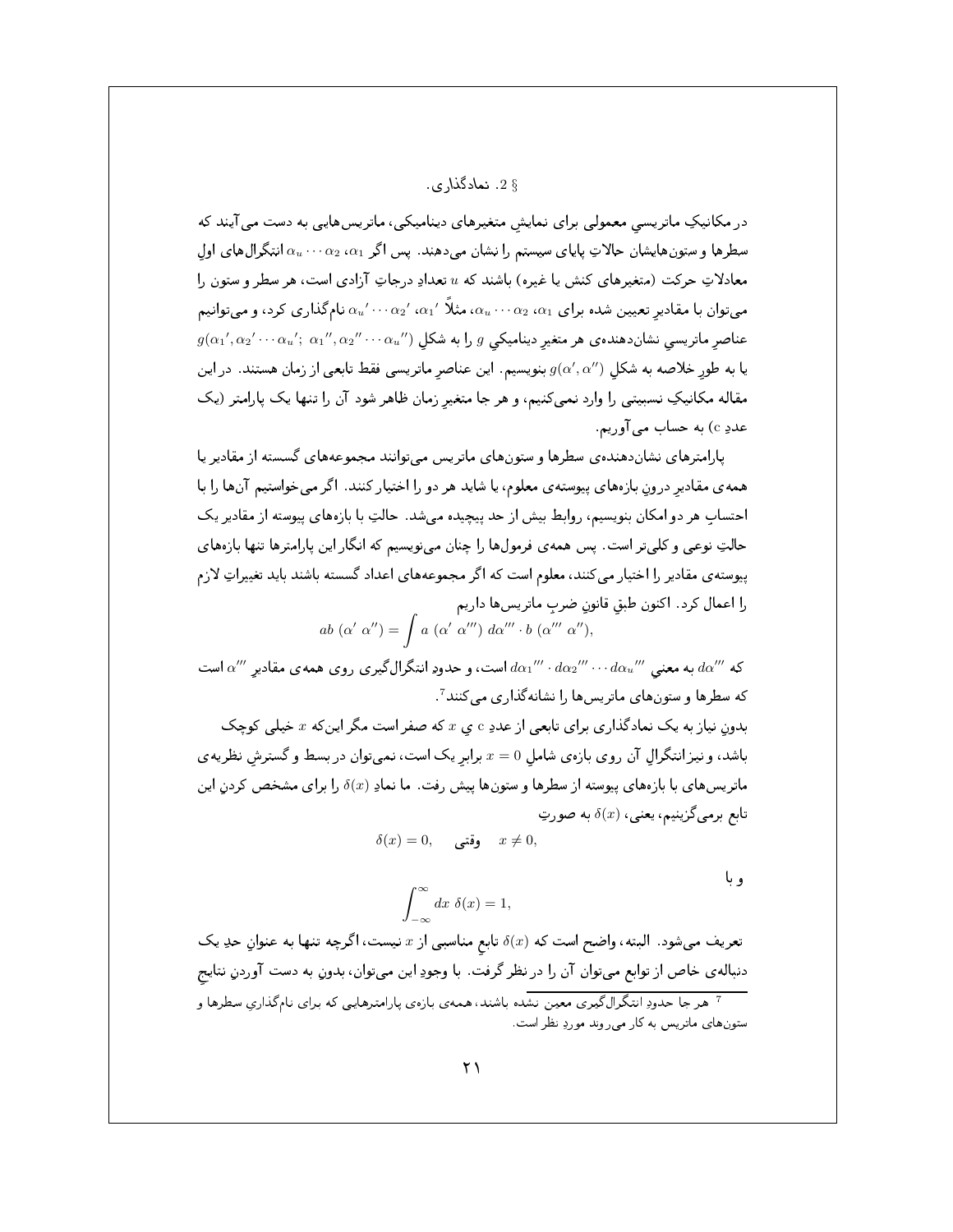اكنون تعدادي از خصوصياتِ اوليهى اين توابع بيان مىشود تا بعداً مجبور به قطع كردن بحث نشویم. واضح است که میتوانیم تساویهای  $\delta(x)=\delta(x)-\delta'$ ،  $\delta(-x)=-\delta'(x)$ ، و غیره را به کار بریم. شرطِ 0 $(0)=\delta(x)$  را، جز برای  $x=0$ ، میتوان به صورتِ معادله $\delta(x)=0$  جبری  $x\delta(x)=0$  بیان کرد. این معادله را، همراه با معادلهی  $x = 0$  ، همیتوان در تعریفِ  $\delta(x) \cdot x$  وقتی  $x$  یک عددِ q یا ماتریس است به کار برد.] اگر  $f(x)$  تابع منظمی از  $x$  بوده و  $a$  یک عددِ c باشد، آنگاه

$$
\int_{-\infty}^{\infty} f(x) \ \delta(a-x) \ dx = f(a), \tag{1}
$$

 $a$  را داریم به طوری که عمل ضرب در  $(a-x)$  و انتگرال گیری از آن نسبت به  $x$  با عمل جای گذاری به جای x معادل است. دوباره با انتگرالگیری جزعبهجزء داریم

$$
\int_{-\infty}^{\infty} f(x) \delta'(a-x) dx = \left[ -f(x)\delta(a-x) \right]_{-\infty}^{\infty} + \int_{-\infty}^{\infty} f'(x) \delta(a-x) dx = f'(a), (1')
$$
ن
$$
\int_{-\infty}^{\infty} f'(x) \delta'(a-x) dx = f'(a), (1')
$$

$$
\int_{-\infty}^{\infty} f(x) \ \delta^{(n)}(a-x) \ dx = f^{(n)}(a), \tag{1''}
$$

به طوری که عمل ضرب در  $\delta^{(n)}(a-x)$  و انتگرال $\delta$ یری نسبت به  $x$  با عمل  $n$  بار مشتق $\delta$ یری نسبت به و جاگذاری  $a$  به جای  $x$  معادل است.  $x$ 

اکنون نشان میدهیم که، اگر  $b$ یک عددِ c دیگر باشد،

$$
\int_{-\infty}^{\infty} \delta(a-x) \delta(x-b) dx = \delta(a-b).
$$
 (2)

اگر سمتِ چپ را تابعی از  $b$  بگیریم و آن را برابر با  $\phi(b)$  قرار دهیم، در صورتی که اختلافِ  $b$  از  $a$  خیلی باشد آن گاه  $\phi(b)$  صفر می شود، و نیز

$$
\int_{-\infty}^{\infty} \phi(b) \, db = \int_{-\infty}^{\infty} \delta(a-x) \, dx \, \int_{-\infty}^{\infty} \delta(x-b) \, db = 1 \, . \tag{2}
$$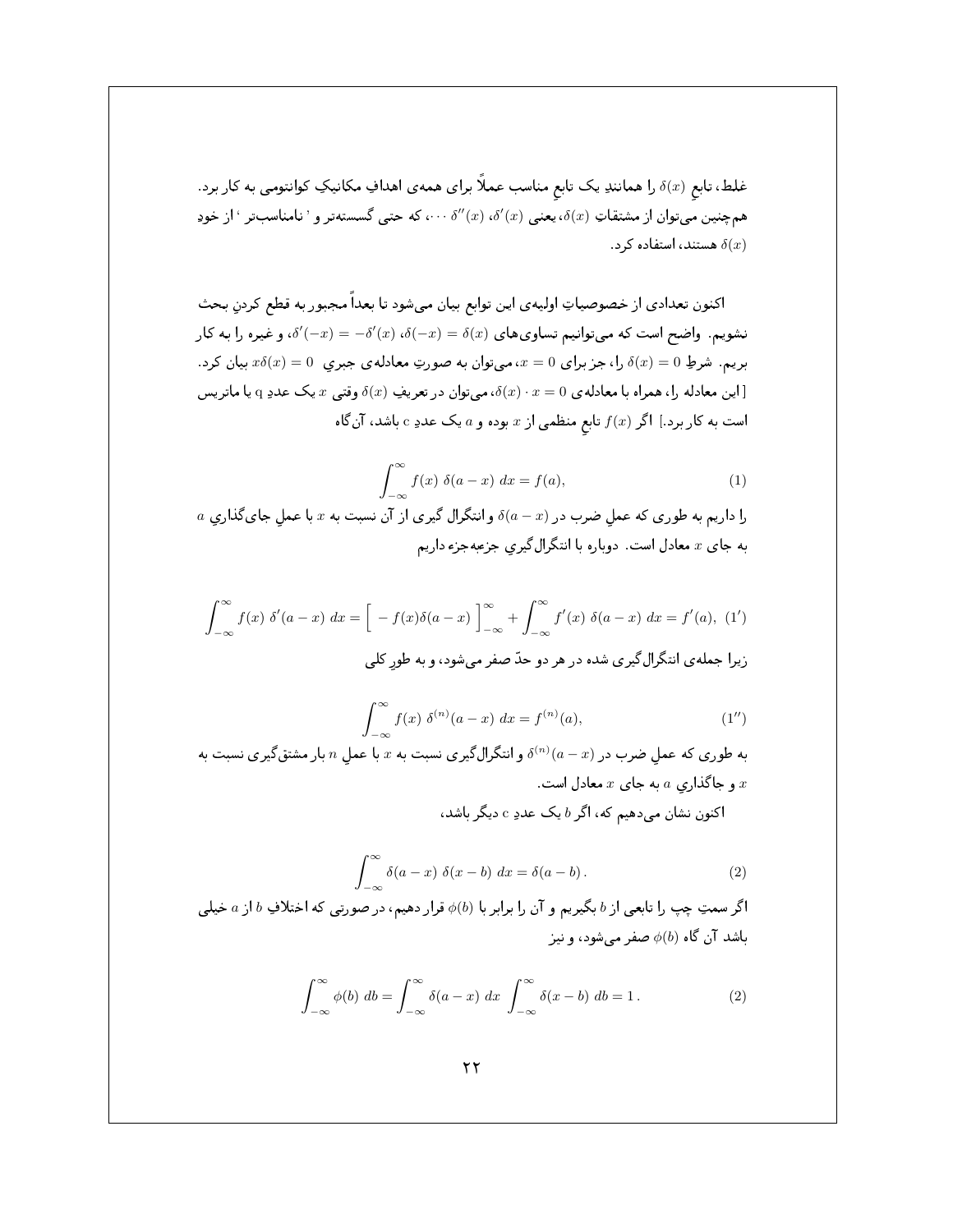بنابراین (b) همه ی خصوصیاتِ (a – b) را دارد و میتوان آن را برابر با  $\delta(a-b)$  قرار داد. اگر در را برابر (x - b) قرار داده بودیم هم معادله ی (2) را به دست می آوردیم. پس در این حالت  $f(x)$  (1) میتوان بدونِ یافتن نتیجه ی غلط، از  $\delta(x-b)$  همانندِ یک تابع منظم از  $x$  استفاده کرد. یک حالتِ ، مشابهِ دیگر آن است که در  $f(x)$  ،  $f(x)$  را برابرِ  $\delta(x-b)$ ، یا به طورِ کلیتر، برابرِ  $\delta^{(n)}(x-b)$  قرار دهیم که منجر به معادلاتِ

$$
\int_{-\infty}^{\infty} \delta'(a-x) \ \delta(x-b) \ dx = \delta'(a-b), \tag{2'}
$$

و

$$
\int_{-\infty}^{\infty} \delta'(a-x) \ \delta^{(n)}(x-b) \ dx = \delta^{(n+1)}(a-b) \,. \tag{2'}
$$

میشود. درستی معادله ی (2′) را میتوان به طور مستقل با مشتق جزئی از (2) نسبت به  $a$  آزمود، و سپس با n بار مشتق جزئی از  $(2')$  نسبت به b میتوان درستی  $(2'')$  را بررسی کرد . از روی (1) اگر $x = f(x) = f(x) = a$  را اختیار کنیم، معادله ی

$$
\int_{-\infty}^{\infty} -x \, \delta'(x) \, dx = 1.
$$
1  
را به دست می آوریم، اما (x)  $x$  -، به صورتِ تابعی از  $x$ ، به جز وقتی که |x| خیلی کوچک است،  
صفر میشود . پس (x)  $x$  - همهی خصوصیاتِ (x) ۵ را دارد و میتوانیم بنویسیم

$$
-x \delta'(x) = \delta(x). \tag{3}
$$

هنگام استفاده از ماتریس هایی با بازهی پیوسته از سطرها و ستونها، برای توصیفِ عناصر ماتریس واحد نیاز به تابع (8/ داریم. طبق تعریف ماتریس واحد باید به گونهای باشد که حاصل ضرب آن در هر ماتریس  $y$  برابر با آن ماتریس بشود، یعنی، باید داشته باشیم  $\int 1\ (\alpha'\alpha''')\ d\alpha''' \cdot y(\alpha''''\alpha'') = y(\alpha'\alpha'')$ .

پس می بینیم که به اختصار،

$$
1\ (\alpha'\alpha''') = \delta(\alpha_1' - \alpha_1''') \cdot \delta(\alpha_2' - \alpha_2''') \ \ldots \ \delta\ (\alpha_u' - \alpha_u''') = \delta(\alpha' - \alpha'''),
$$
ماتريس قطري كلي 
$$
f(\alpha)
$$
ماتريسي قطري كلي 
$$
f(\alpha)
$$
ه انريسي قطري كلي (م) وداول ی مناصي وناص ي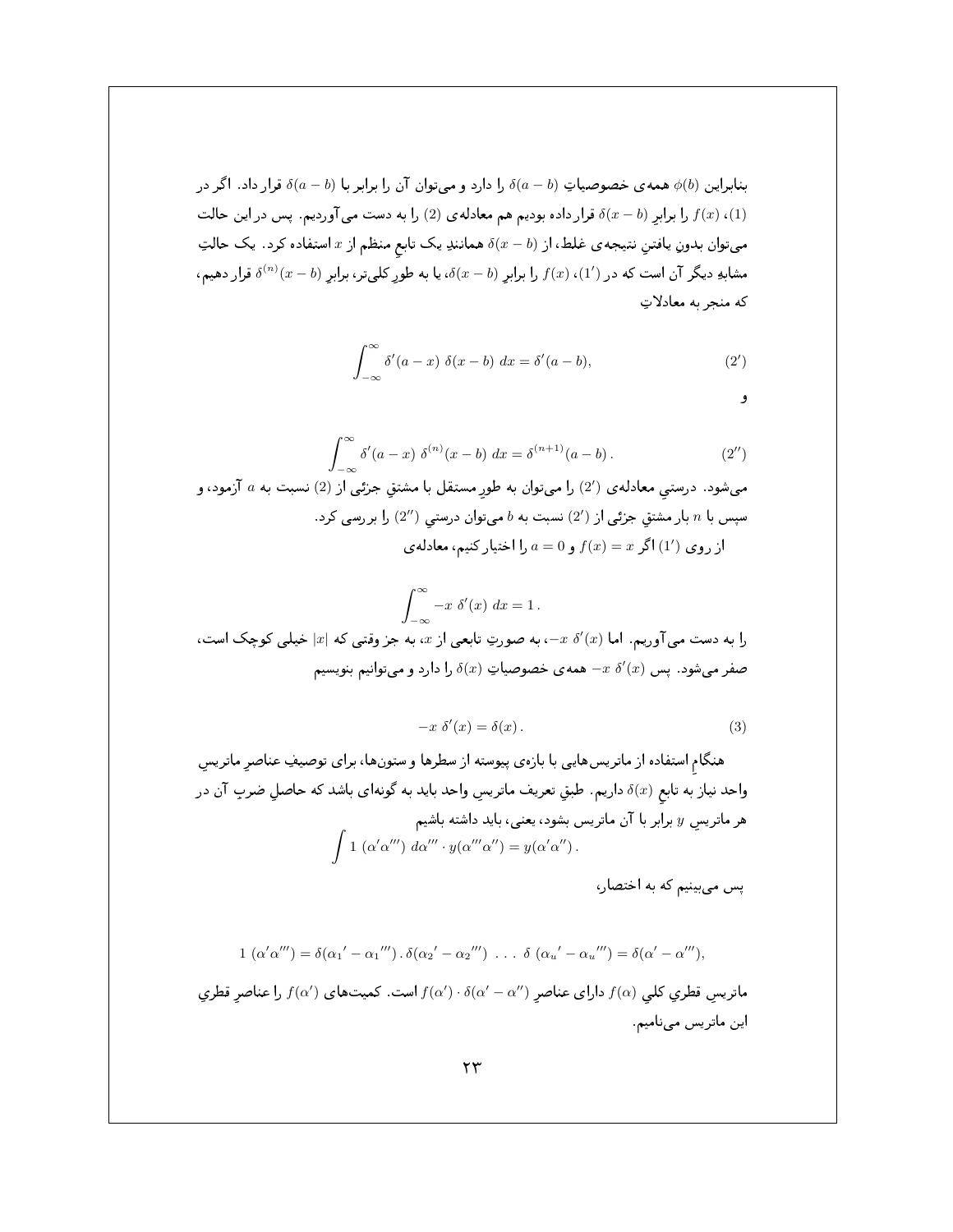## 3 \$ معادلات تىدىل.

راهِ حل یک مسئلهی مکانیکِ ماتریسی هایزنبرگ پیدا کردنِ شکلی از ماتریسها برای نمایشِ متغیرهای دینامیکی است که در شرایطِ زیر صدق کند:

- شرايطِ كوانتومى،  $q_r = p_r$ ، و غيره (i)
- ن) معادلاتِ حرکت،  $H Hg = H$ ، یا اگر gH H $g = i h$  معادلاتِ حرکت،  $g$ H H $g = i h$  $qH - Hq + ih \partial q/\partial t = ih\dot{q}$ 
	- (iii) ماتریس هامیلتونی H باید یک ماتریس قطری باشد.
- (iv) ماتریسهای متغیرهای حقیقی باید هرمیتی باشند. به طور کلبی یک شکل یکتا از ماتریسها که در این شرایط صدق کند، وجود ندارد . اگر روی هر ماتریس، مثلاً  $g$ ، تبدیل کانونیکِ

$$
G = bgb^{-1},\tag{4}
$$

را انجام دهیم که در آن b ماتریس دلخواه است، ماتریس جدید G در همه ی روابطِ جبری ماتریس قبلی صدق میکند؛ به ویژه شرایطِ کوانتومی را ارضا میکنند. همچنین، اگر عناصر ماتریس $b$  تابع زمان نباشند، و داشته باشیم  $\dot{\rm G} = b\dot{g}b^{-1}$ ن گاه ماتریس های جدید در معادلاتِ حرکت صدق می کنند. به علاوه، اگر H با H جابهجا شود، ماتریس جدیدِ نمایندهی هامیلتونی هم یک ماتریس قطری خواهد بود، و  $b^{-1}(\alpha''\alpha')$  اضافه بر این هرگاه عناصر ماتریس های  $b$  و  $b^{-1}$ چنان باشند که  $b(\alpha'\alpha'')$  همیوغ موهومی باشد، اگر g هرمیتبی باشد ماتریس G ی متناظر با آن هم هرمیتبی خواهد بود. بدین ترتیب وقتبی این شرایط ارضا شوند ماتریسهای جدید در شرایطِ (i) تا (iv) صدق خواهند کرد، و برای نمایش متغیرهای دینامیکی به خوبی ماتریسهای اولیه هستند. ما نظریهی این تبدیلات، و نیز تبدیلاتِ کلیتر شکل ماتریسهایی که کافی است فقط شرایطِ (i) و (ii) را برآورده میکنند، یعنی کافی است عناصر ماتریسی و  $b^{-1}$  تنها مستقل از زمان باشند، را بررسی میکنیم.  $b$ معادله ی (4) را می توان به شکل

$$
G(\alpha'\alpha'') = \int \int b(\alpha'\alpha''') d\alpha''' \, . \, g(\alpha'''\alpha^{(4)}) \, d\alpha^{(4)} \, . \, b^{-1}(\alpha^{(4)}\alpha''), \tag{5}
$$

نوشت. وقتی چنین تبدیلی انجام میدهیم میتوانیم هر نوع جابهجایی را به طورِ همزمان روی سطرهای ماتریس جدیدِ G و ستونهای آن انجام دهیم بدون آن که در هیچ یک از شرایطِ (iv) … (iv) اشکالی ایجاد کنند. بنابراین هیچ ارتباطِ یک به یکی بین سطرها و ستونهای ماتریسهای جدید و ماتریسهای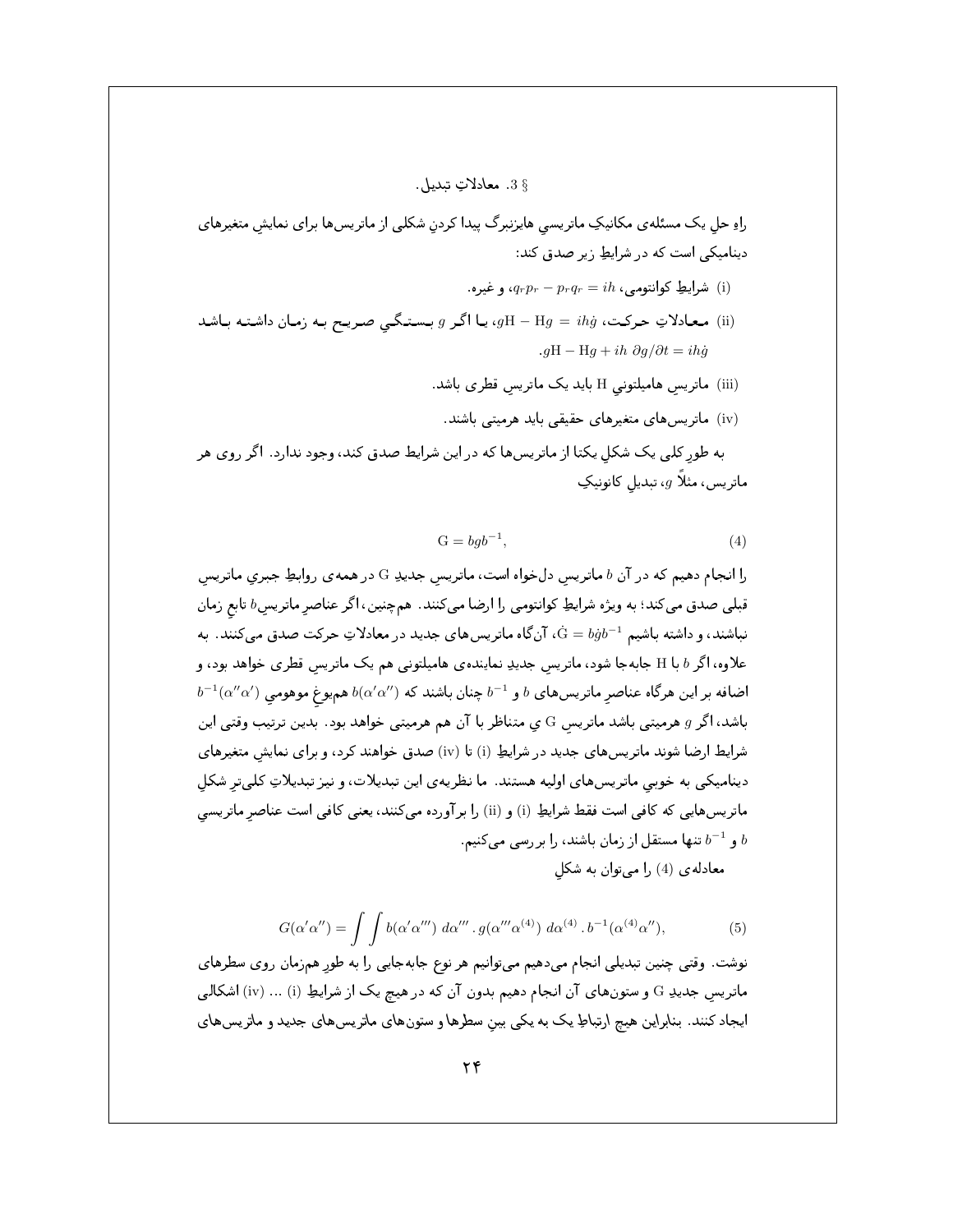اولیه وجود ندارد. نمادگذاری معادلهی (5) خوب نیست زیرا به طور ضمنی بر این ارتباط دلالت دارد، نمادِ یکسان  $\alpha'$  یا  $\alpha'$  یا  $\alpha_1'\alpha_2'\cdots\alpha_n'$ ) برای تعیین سطر و ستون هر دو ماتریس  $\rm{G}$  و  $g$  به کار رفته است. پس نمادگذاری را اصلاح می کنیم و بنابراین معادله ی (5) را به شکل

$$
G(\xi_1'\xi_2'\cdots\xi_u';\ \xi_1''\xi_2''\cdots\xi_u'') = G(\xi'\xi'')
$$
  
= 
$$
\int \int b(\xi'\alpha')\ d\alpha'\ .\ g(\alpha'\alpha'')\ d\alpha'' .\ b^{-1}(\alpha''\xi''), \qquad (5')
$$

می نویسیم که پارامترهای جدیدِ  $\xi_r$  کاملاً مستقل از ۵٬ ها هستند. در حقیقت، ۶٬ ها ممکن است در بازههای مقادیری کاملاً متفاوت از ⁄a ها قرار بگیرند، یا حتبی میتوان ⁄غ ها را تنها مجموعههای گسسته از اعداد اختیار کرد در حالی که a ها میتوانند در بازههای پیوسته باشند، یا برعکس.

اکنون این سؤال پیش می آید که چگونه باید سطرها و ستونهای ماتریس جدیدِ G را نامگذاری کرد، یعنبی، چگونه به هر سطر و ستون آن یک مجموعه مقادیر عددی برای پارامترهای ⁄5٪ نسبت داد. برای انجام این کار به یک روش منطقی، باید توابعی از متغیرهای دینامیکی، مثلاً 21، 2 $\zeta_2\cdots\zeta_n$ ، را بیابیم که در نمایش جدیدِ ماتریسی به صورتِ ماتریسهای قطری باشند، و سپس باید به هر سطر و ستون مربوطه، مقدار /ج) از عنصر قطری را که در آن سطر و ستون هر ۶٫۰ قرار دارد نسبت دهیم. پس نامگذاری به این صورت انجام می شود که هر  $\xi_r$  دارای عناصر ماتریسی به شکل

$$
\xi_r(\xi'\xi'') = \xi_r'\delta(\xi_1' - \xi_1'') \ldots \delta(\xi_2' - \xi_2'') \ldots \delta(\xi_u' - \xi_u'') = \xi_r'\delta(\xi' - \xi''), \qquad (6)
$$

باشد. متغیرهای دینامیکی ۶٫۰ در نامگذاری سطرها و ستونهای ماتریسهای جدید دقیقاً همان طوری به کار میروند که متغیرهای دینامیکی  $\alpha_{r}$  در نامگذاریِ سطرها و ستونهای ماتریسهای اولیه به کار مىرفتند.

ها باید ثوابتِ انتگرال باشند، زیرا عناصر ماتریسی آنها شامل  $t$  نیستند. در ضمن باید با  $\xi_r$ یک دیگر جابهجا شوند، زیرا ماتریسهای قطری همیشه جابهجا می شوند. پس ۶٫۰ ها یک مجموعه . مختصاتِ کانونیک میسازند، و یک مجموعه تکانهی همیوغ کانونیک، مثلاً  $\eta_1$ ،  $\eta_2$ ، …  $\eta_u$  دارند  $b \cdot b^{-1}b = 1$ ,  $bb^{-1} = 1$ ,  $b \cdot b \cdot b^{-1}$ ,  $b \cdot c b$ مات

$$
\int b(\xi'\alpha') d\alpha' \cdot b^{-1}(\alpha'\xi'') = \delta(\xi' - \xi'')
$$

- 9

$$
\int b^{-1}(\alpha'\xi') d\xi' \cdot b(\xi'\alpha'') = \delta(\alpha' - \alpha'')
$$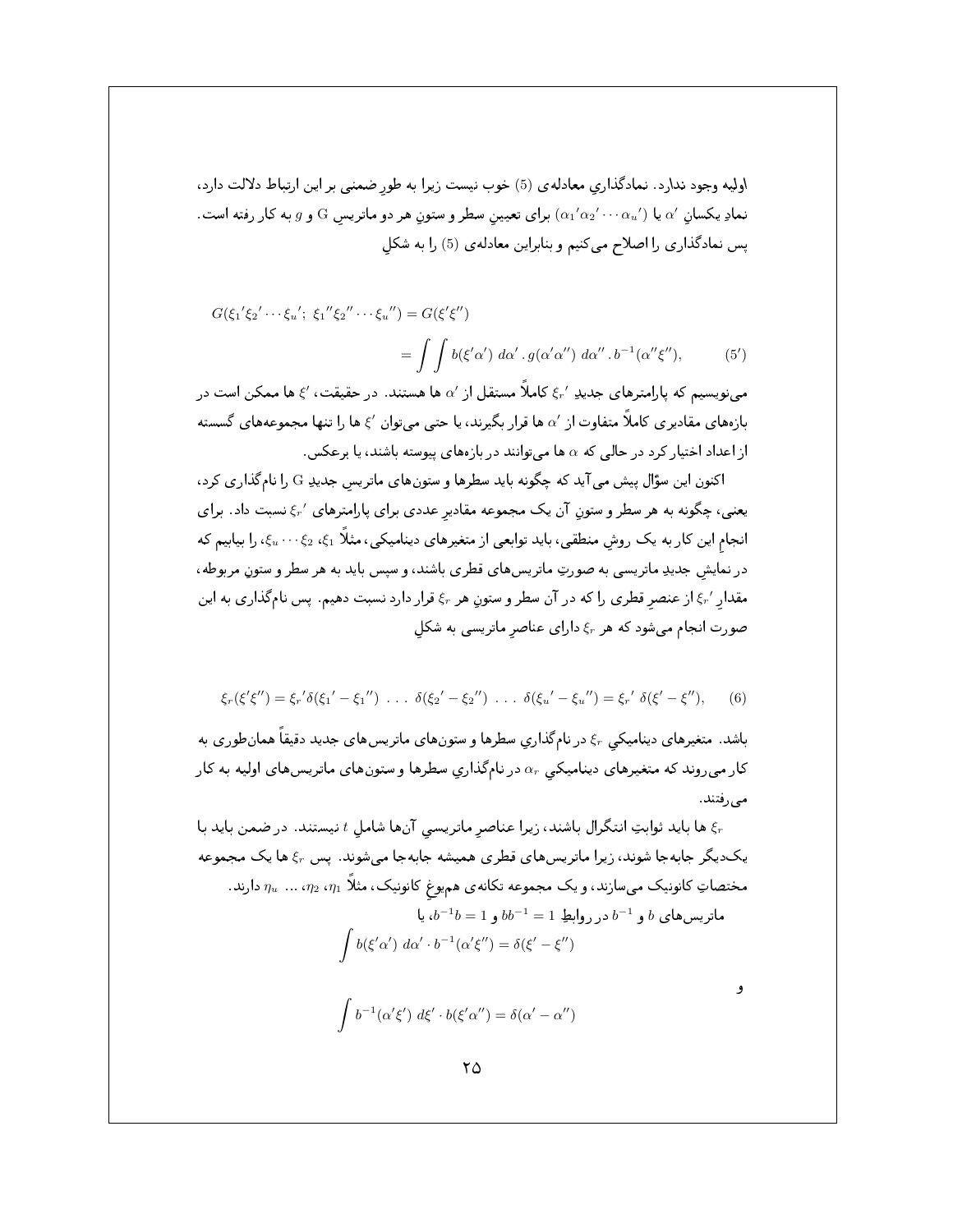صدق میکنند. پس عناصر ماتریسی  $b(\xi'\alpha')$  و  $b^{-1}(\alpha'\xi')$  به عنوان توابعی از 'a های تعیین شده توسطِ مقادیر پارامترهای  $\zeta'$ ، و یا به عنوان توابعی از  $\zeta$  ها که با مقادیر پارامترهای  $\alpha'$  تعیین شدهاند، دو دستگاهِ توابع متعامد و بهنجار هستند. هر جفت از این دستگاههای توابع متعامدِ بهنجار یک تبدیل به ماتریسهای جدیدی را تعریف میکند که در شرایطِ (i) و (ii) صدق میکنند. اگر علاوه بر این، و ( $b^{-1}(\alpha' \xi')$  هم یوغ موهومی هم باشند، ماتریس های جدید شرطِ (iv) را هم ارضا میکنند.  $b(\xi'\alpha')$ برای آن که شکل جدید در شرطِ (iii) صدق کند، ع ها باید با H جابهجا شوند. چون ع ها ثوابتِ انتگرال هستند، در نتیجه آنها باید توابعی از متغیرهای کانونی اولیهی مستقل از t یعنی  $q_r$  و  $q_r$  باشند. اکنون نمادگذاری را کمی ساده میکنیم. در معادلهی (5٪) لازم نیست برای نشان دادن یک متغیر دینامیکی در نمای قدیم و جدید از دو علامتِ متفاوتِ g و G استفاده کنیم، زیرا پارامترها (بسته به مورد؛ ی انگیا او است. پس ( $\alpha'$ ) به روشنی نشان میدهند که هر عنصر ماتریسی متعلق به چه نمایشی است. پس ( $\zeta'$ برای مشخص کردن هر متغیر دینامیکی خاص، همواره از یک علامت، مثلاً g، استفاده میکنیم، و عناصر ماتریسی آن را در نمایشهای متفاوت به صورتِ ( $g(\alpha'\alpha'')$ ، یا  $g(\xi'\xi'')$  مینویسیم. به علاوه، اگر توابع تبدیل  $b(\xi'\alpha')$  و  $b^{-1}(\alpha'\xi')$  را به سادگی به صورتِ  $(\xi'/\alpha')$  و  $(\xi'/\alpha')$  بنویسیم، برای تعریف آنها كافى است. پس رابطهى (5′) را به شكل سادهشدهى

$$
g(\xi'\xi'') = \int \int (\xi'/\alpha') \, d\alpha' \, g(\alpha'\alpha'') \, d\alpha''(\alpha''/\xi'')
$$
 (5'')

مینویسیم. از این پس طبق قرارداد همواره حروفِ بدون پریم مثل g یا  $\xi(r)$  را برای نشان دادن متغیرهای دینامیکی (یا اعدادِ q) به کار میبریم، و حروفِ پریم‹ار شبیهِ ′} و ′′a را برای نمایش پارامترها، که نشاندهندهی سطرها و ستونهای ماتریس اند و میتوانند مقادیر عددی مشخصی بگیرند و عددِ c هستند، به کار میبریم.

معادله ی تبدیل (5⁄2) را به طور کاملاً معادل می;توان به شکل مثلاً

$$
\int \int (\alpha'/\xi') d\xi' \cdot g(\xi'\xi'') d\xi''(\xi''/\alpha'') = g(\alpha'\alpha'')
$$
و منلاً

$$
\int g(\xi'\xi'') d\xi''(\xi''/\alpha') = \int (\xi'/\alpha'') d\alpha'' \cdot g(\alpha''\alpha') = g(\xi'\alpha')
$$
\n
$$
\int (\alpha'/\xi'') d\xi'' \cdot g(\xi''\xi') = \int g(\alpha'\alpha'') d\alpha''(\alpha''/\xi') = g(\alpha'\xi')
$$
\n
$$
\tag{7}
$$
\n
$$
\text{g}_{\alpha\beta} = \int g(\alpha'\alpha'') d\alpha''(\alpha''/\xi') = g(\alpha'\xi')
$$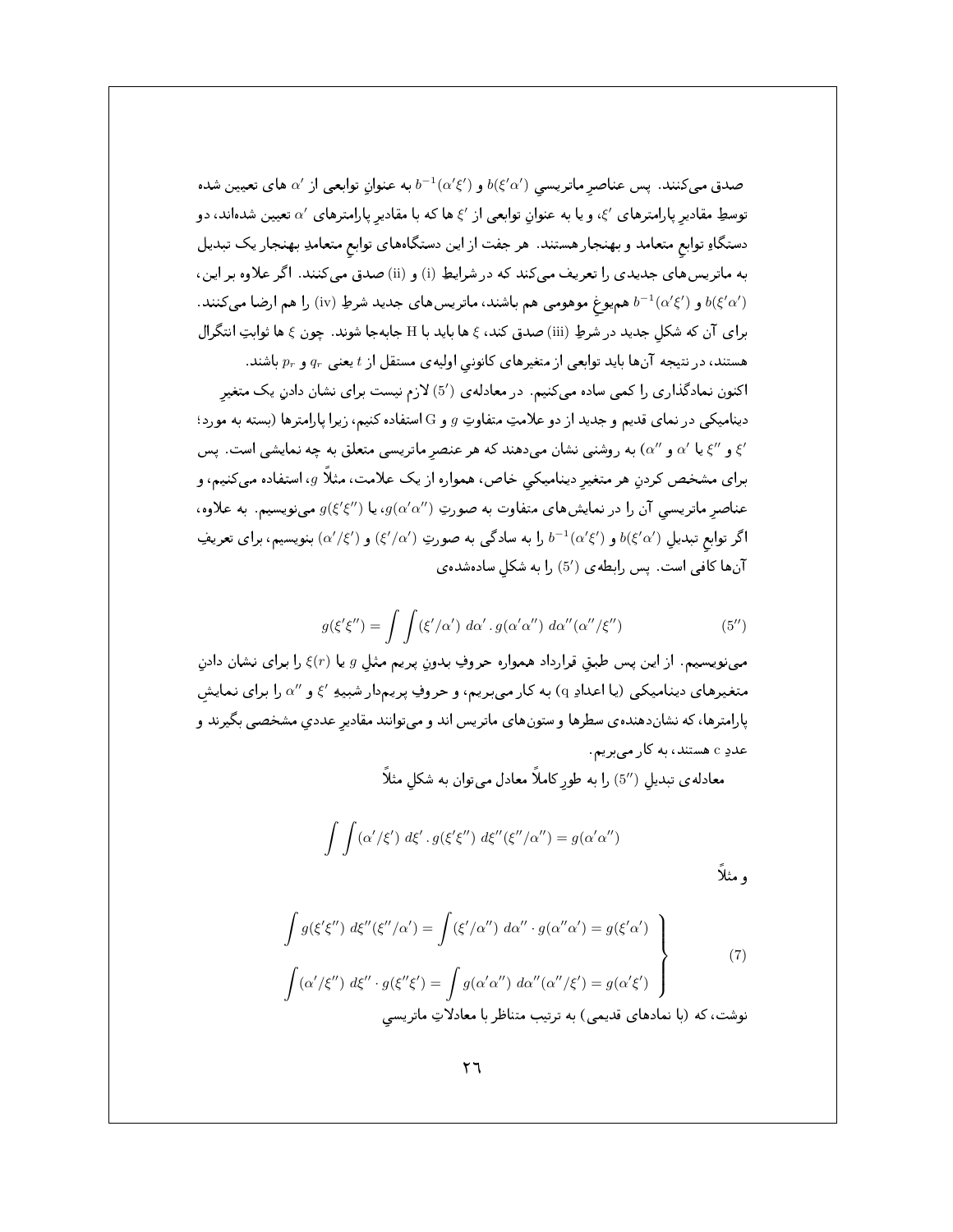$$
b^{-1}Gb = g,
$$
  $Gb = bg,$   $b^{-1}G = gb^{-1},$ 

هستند که مستقیماً از (4) نتیجه می شوند. جملاتِ  $g(\xi'\alpha')$  و  $g(\xi'\alpha')$  که در معادلاتِ (7) ظاهر شدند را میتوان عناصر دو ماتریس در نظر گرفت که متغیر دینامیکی  $g$  را در دو نمای جدیدِ کلیتر نشان میدهند که در آن نما سطرها و ستونهای ماتریسها به دو چیز متفاوت اشاره دارد. اکنون دیگر بین سطرها و ستونها ارتباطِ یک یه یکی وجود ندارد به گونهای که در این نمایشها ماتریس قطری معنی خاصی ندارد. ماتریسهای با عناصر (٤/a)) و (a'/ξ') در نمایش مربوطهشان ماتریسهای واحد هستند، زیرا معادلاتِ (7) نشان میدهند که حاصل ضرب این ماتریسها در ماتریسی که یک عددِ q دلخواهِ g را نشان میدهد، برابر است با ماتریسهایی که  $g$  را نشان میدهند.

$$
\delta_2 \quad b_1 \quad b_2 \quad b_3 \quad b_4 \quad b_5
$$
و په دنبالي هم انجام دهیم، یعنی،
$$
G = b_1 g b_1^{-1}, \qquad G^* = b_2 G b_2^{-1},
$$

نتیجه شبیه به یک تبدیل یکتا با ماتریس  $b_2b_1$  است، زیرا  $G^* = b_2b_2gb_1^{-1}b_2^{-1} = (b_2b_1) g (b_2b_1)^{-1}$ .

در نمادگذاری جدید، این مسئله به این صورت درمی آید که اگر دو تبدیل کانونی به ترتیب با توابع تبدیل (/a//g)، (/s//g) و (/k//s)، (/k//s) به دنبال هم اعمال شود، نتیجه همانندِ یک تبدیل یگانه با توابع تبديلي

$$
(\kappa'/\alpha') = \int (\kappa'/\xi') \; d\xi'(\xi'/\alpha')
$$

 $(\alpha'/\kappa') = \int (\alpha'/\xi') d\xi'(\xi'/\kappa')$ .

خواهد بود.

و

4 §. چند ماتریس مقدماتی.

عناصر ماتریسی ع ها با معادله ی (6) داده میشوند. اکنون باید عناصرِ ماتریسهای همیوغ کانونی ع ها را تعیین کنیم. میتوان نشان داد که ماتریسهای  $\eta_r$  که عناصرشان با

$$
\eta_r(\xi'\xi'') = -ih \ \delta(\xi_1' - \xi_1'') \ \dots
$$
  
... 
$$
\delta(\xi_{r-1}' - \xi_{r-1}'') \cdot \delta(\xi_{r}' - \xi_{r}'') \cdot \delta(\xi_{r+1}' - \xi_{r+1}'') \ \dots \ \delta(\xi_u' - \xi_u''),
$$
 (8)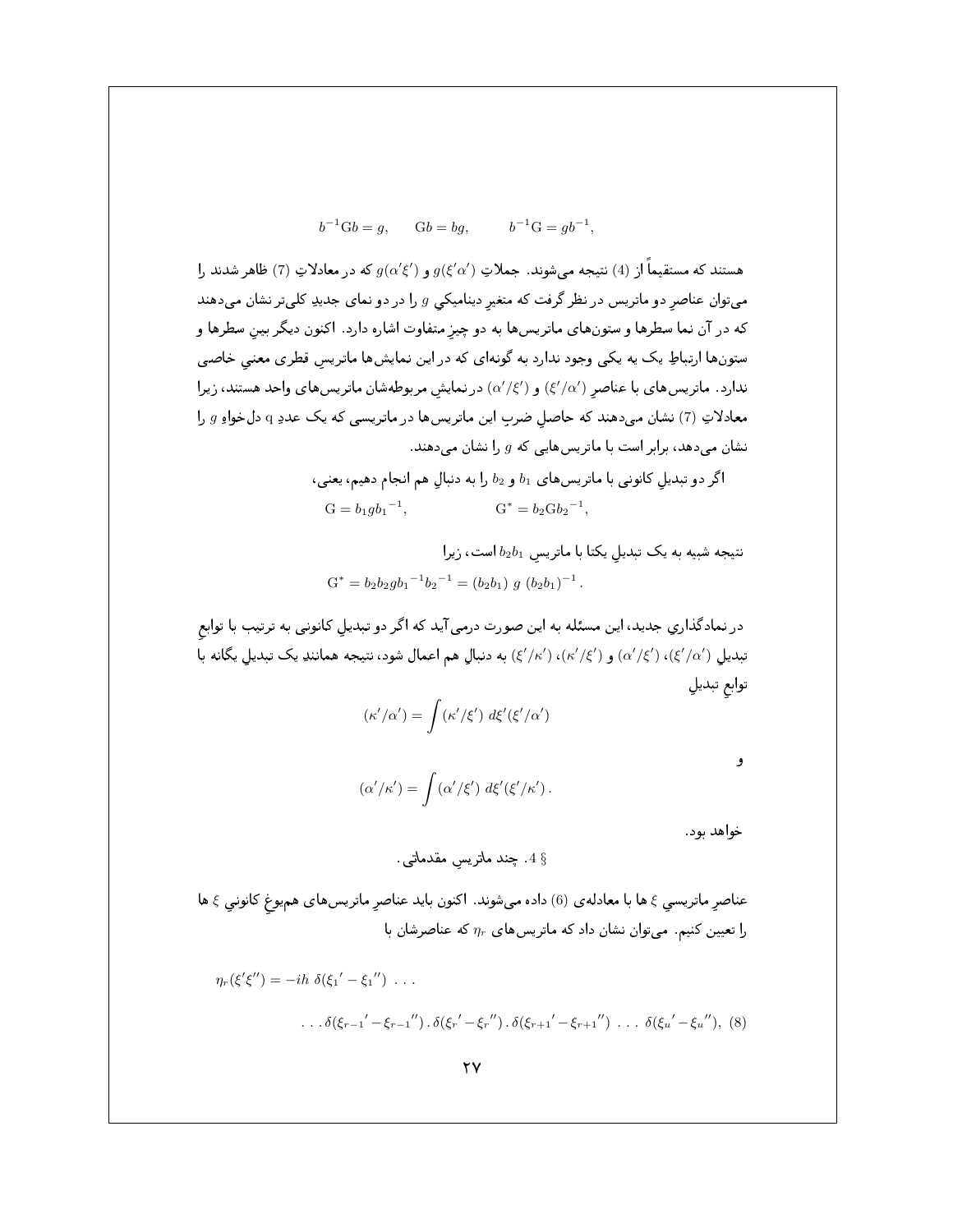تعریف میشوند، در روابطِ کانونی  
\n
$$
\eta_r \eta_s - \eta_s \eta_r = 0, \qquad \xi_r \eta_s - \eta_s \xi_r = 0 \quad (r \neq s)
$$

و

$$
\xi_r \eta_r - \eta_r \xi_r = ih.
$$

صدق میکنند. دو رابطهی اول خیلی ساده با کمکِ (2′) و (2) اثبات میشوند. ما سومین رابطه را برای حالتِ با یک درجهی آزادی  $(u=1)$  اثبات خواهیم کرد . اثباتِ حالتِ با چند درجهی آزادی دقیقاً مشابهِ همین است ولی به این سادگی نوشته نمیشود . برای یک درجهی آزادی، روابط  $\mathcal{L}(\mathcal{U}) = \mathcal{U}(\mathcal{U}) = \mathcal{U}(\mathcal{U})$ 

$$
\xi(\xi'\xi'')=\xi'\,\,\delta(\xi'-\xi'')
$$

و

$$
\eta(\xi'\xi'') = -ih \delta'(\xi'-\xi''),
$$

را داریم به گونهای که

$$
(\xi \eta - \eta \xi)(\xi' \xi'') = -ih \int \{ \xi' \delta(\xi' - \xi''') \cdot \delta'(\xi''' - \xi'')
$$

$$
- \delta'(\xi' - \xi''') \cdot \xi''' \delta(\xi''' - \xi'') \} d\xi'''
$$

$$
= -ih \int \{ \xi' \delta(\xi' - \xi''') \cdot \delta'(\xi''' - \xi'')
$$

$$
- \delta(\xi' - \xi''') \frac{\partial}{\partial \xi'''} [\xi''' \delta(\xi''' - \xi'')] \} d\xi'''.
$$

که در جملهی دوم انتگرال گیریِ جزعبهجرء انجام دادهایم، و بنابراین  
\n
$$
(\xi\eta - \eta\xi)(\xi'\xi'') = -ih \int \{(\xi' - \xi''') \delta(\xi' - \xi''') \delta'(\xi''' - \xi'')
$$
\n
$$
-\delta(\xi' - \xi''') \delta(\xi''' - \xi'') \} d\xi'''
$$

جمله ی اول در انتگرال صفر میشود زیرا 0 = (4'') ^ (4'') = (5)، و جمله ی دوم را میتوان به كمكِ (2) محاسبه كرد. اكنون همان طور كه لازم است، رابطهى  $(\xi \eta - \eta \xi)(\xi' \xi'') = i h \delta(\xi' - \xi''')$ 

را به دست می آوریم.

البته با داشتنِ ج ها، متغیرهای همیوغ آنها به طورِ یکتا تعیین نمیشوند، زیرا اگر  $\eta_r$  ها همیوغ ها باشند آنگاه وقتی  $\rm F$  تابع دلخواهی از  $\rm \xi_r$  باشد؛ متغیرهای  $\rm \xi_r$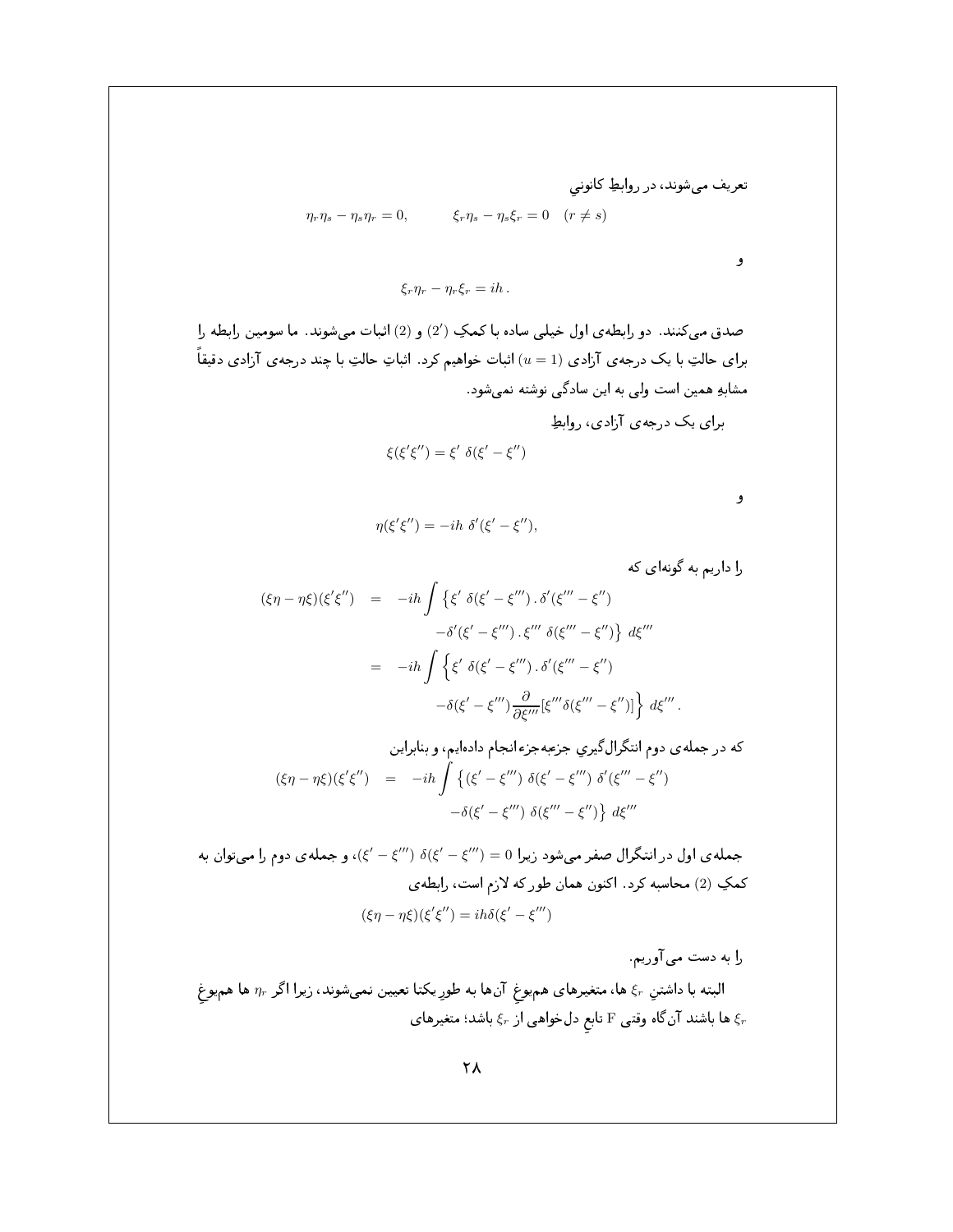$$
\eta_r^* = \eta_r + \partial \mathcal{F} / \partial \xi_r,\tag{9}
$$

نیز هم یوغ  $\xi_r$  خواهند بود. این به خاطر این حقیقت است که با معلوم بودن متغیرهای  $\xi_r$ ، که ماتریس های قطری بوده و سطرها و ستونها را نامگذاری میکنند، یک نمایش ماتریسی یکتا تعیین نمیشود، زیرا میتوان هر سطر (′}) را در هر تابع (′}) از پارامتر ′{، نصرب کرد و ستونِ متناظر با آن را بر همان کمیت تقسیم کرد، زیرا این فرایند بر درستی هر معادلهی ماتریسی اثر ندارد و ماتریسهای قطری را عوض نمیکند. ولی، این کار ماتریسهای  $\eta_r$  را که در (8) تعریف شدهاند عوض میکند، ماتریس های جدید به شکل

$$
\eta_r^*(\xi'\xi'') = \eta_r(\xi'\xi'') \frac{f(\xi')}{f(\xi'')} = \eta_r(\xi'\xi'') + \eta_r(\xi'\xi'') \frac{f(\xi') - f(\xi'')}{f(\xi'')} \n= \eta_r(\xi'\xi'') + \frac{\eta_r(\xi'\xi'')}{f(\xi')} \sum_s \frac{\partial f(\xi')}{\partial \xi_s'} (\xi_s' - \xi_s'').
$$

خواهند بود. به جز جمله ی  $r=s$ ، همه ی جملاتِ جمع وقتی در  $\eta_r(\xi'\xi'')$  ضرب شوند صفر میشوند، زیرا وقتبی  $s\neq r$  باشد حاصل ضرب جمله ی  $(\xi_s'-\xi_s'')$  در  $(\xi_s'-\xi_s'')$  که درونِ  $\eta_r(\xi'\xi'')$  نهفته است، صفر می شود . از سوی دیگر ضریب  $(\xi_r'-\xi_r'')$  ی جمله ی  $r=s$  در ضریب  $\delta'(\xi_r'-\xi_r'')$  ی  $-\delta(\xi_r'-\xi_r'')$  (درون  $\eta_r(\xi'\xi'')$  ضرب میشود و حاصل، با کمکِ معادلهی (3)، دقیقاً برابر است با یس در نهایت داریم

$$
\eta_r^*(\xi'\xi'') = \eta_r(\xi'\xi'') + \frac{ih}{f(\xi')} \frac{\partial f(\xi')}{\partial \xi_r'} \delta(\xi' - \xi'')
$$
  
= 
$$
\eta_r(\xi'\xi'') + \frac{ih}{f(\xi)} \frac{\partial f(\xi)}{\partial \xi_r} (\xi'\xi''),
$$

. كه اگر  $f$   $\log f$  با اختيار كنيم با (9) سازگار خواهد بود

با

در حالتِ با یک درجهی آزادی، با کمکِ  $(2'')$ ، به راحتی درمییابیم که عناصر ماتریسی  $\eta^2$  برابرند

$$
\eta^{2}(\xi'\xi'') = (-ih)^{2} \int \delta'(\xi' - \xi''') d\xi''' \cdot \delta(\xi''' - \xi'') = (-ih)^{2} \delta''(\xi' - \xi''),
$$

و به طورِ کلیتر، با استقراء، درمییابیم که  
۱
$$
\eta^n(\xi'\xi'') = (-ih)^n \delta^{(n)}(\xi'-\xi'')
$$
.

بنابراین، اگر a یک عددِ c دلخواه باشد، عناصر ماتریس  $e^{ia\eta}$  به کمکِ قضیهی بسطِ تیلور  $^8$  با  $e^{ia\eta}(\xi'\xi'') = \sum \frac{1}{n!} (ia\eta)^n(\xi'\xi'') = \sum \frac{1}{n!} (ah)^n \delta^{(n)}(\xi' - \xi'') = \delta(\xi' - \xi'' + ah),$ 

کاربردِ قضیهی تیلور در تابع  $\delta(x)$ قانونی به نظر می آید، زیرا  $\delta(x)$  را می توان به صورتِ حدِ یک دنباله از  $^8$ توابع در نظر گرفت که برای هر یک اَز آنها قضیه ی تیلور برقرار است.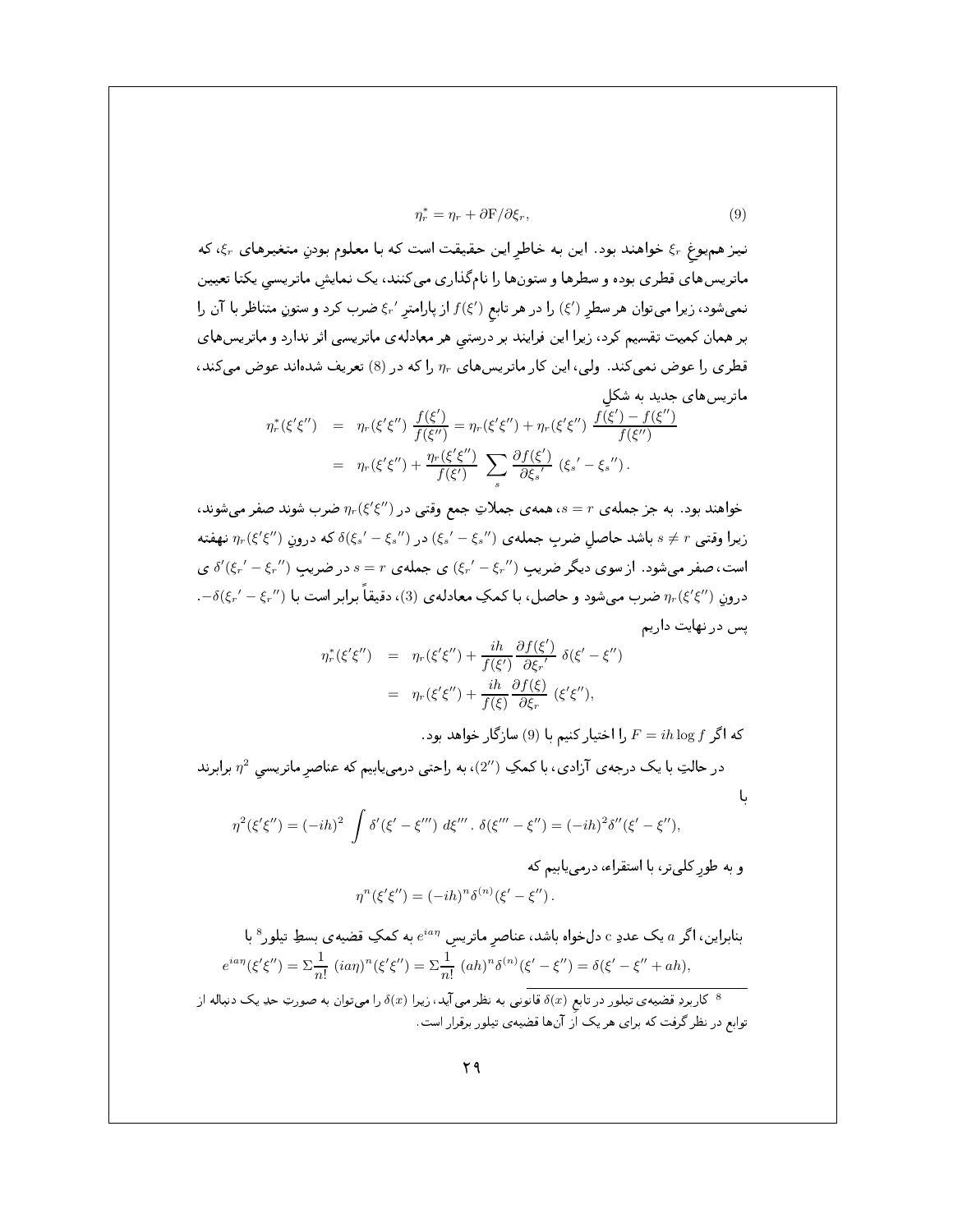داده میشوند. پس، چنان که انتظار میرود، ماتریس  $e^{i a \eta}$  تنها شامل عناصری است که به انتقالهایی" اشاره دارند که در آنها ع به اندازه ی  $a h$  تغییر میکند. نتایج مشابهی برای هر تعداد" درجاتِ آزادی برقرار است ولی نوشتن اثباتِ آن به این سادگی نیست.

6 6. نظر په ی تبدیل

اکنون تبدیل بین هر دو شکل ماتریسی، اصطلاحاً (¿) و (a)، را در نظر میگیریم که کافی است در شرايطِ (i) و (ii) از بخش 3 صدق كنند. داريم  $\eta_1(\xi'\xi'') = -ih \delta'(\xi_1' - \xi_1'') \cdot \delta'(\xi_2' - \xi_2'') \cdot \cdot \cdot \delta'(\xi_u' - \xi_u''),$ 

$$
\eta_1(\xi'\alpha') = \int \eta_1(\xi'\xi'')\; d\xi''(\xi''/\alpha') = -ih \frac{\partial(\xi'/\alpha')}{\partial \xi_1'},
$$
و به طور کلی  
و به طور کلی

$$
\eta_r(\xi'\alpha') = -ih\frac{\partial(\xi'/\alpha')}{\partial\xi_r'}.
$$

دوباره داريم

$$
\xi_r(\xi'\alpha') = \int \xi_{r'} \delta(\xi' - \xi'') d\xi'' (\xi''/\alpha') = \xi_{r'}(\xi'/\alpha'),
$$

و به طورِ کلیتر، اگر (۶,۶) هر تابعی از تنها ب<sup>ب</sup> چ باشد  

$$
f(\xi_r) (\xi'\alpha') = \int f(\xi_{r}') \; \delta(\xi' - \xi'') \; d\xi'' (\xi''/\alpha') = f(\xi_{r}') (\xi'/\alpha').
$$

اکنون نشان میدهیم که اگر  $f(\xi_r,\eta_r)$  هر تابعی از  $\xi_r$  و همیوغهای کانونیشان یعنی  $\eta_r$  تعریفشده در (8)، باشد که مقدار گویا و درستی از  $\eta_r$  باشد، آنگاه

$$
f(\xi_r, \eta_r)(\xi'\alpha') = f\left(\xi_{r}', -ih\frac{\partial}{\partial \xi_{r}'}\right) (\xi'/\alpha'),\tag{10}
$$

به طوری که عناصرِ ماتریسِ  $f$  در تصویرِ  $(\zeta'\alpha')$  با یک عملگرِ خاص داده میشوود که بر تابع تبدیلِ اثر میکند. کافی است ثابت کنیم که اگر قضیه برای هر دو تابع، مثلاً  $f_1$  و  $f_2$ ، درست باشد،  $f'(\alpha')$ آن گاه برای مجموع آنها  $f_1+f_2$  و حاصل ضربشان  $f_1f_2$  هم درست است. موردِ جمع بدیهی است. براى ضرب داريم

$$
f_1(\xi_r, \eta_r) f_2(\xi_r, \eta_r) (\xi'\alpha')
$$
  
= 
$$
\iint f_1(\xi_r, \eta_r) (\xi'\alpha'') d\alpha'' \cdot (\alpha''/\xi'') d\xi'' \cdot f_2(\xi_r, \eta_r) (\xi''\alpha')
$$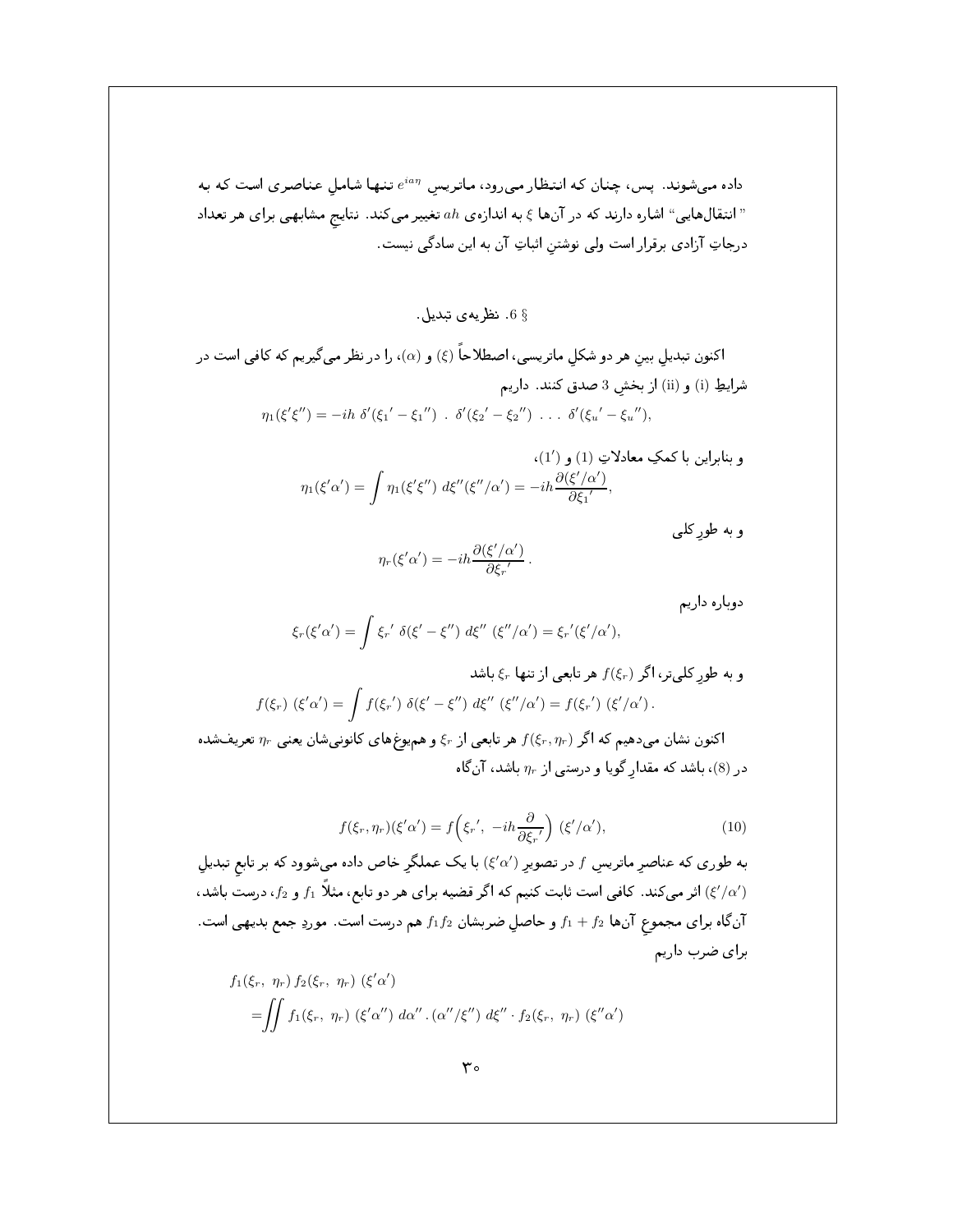$$
\begin{split}\n&= \iint f_1\left(\xi_r', \ -ih\frac{\partial}{\partial\xi_r'}\right) \ (\xi'/\alpha'') \ d\alpha'' \ . \ (\alpha''/\xi'') \ d\xi'' \ . \ f_2\left(\xi_r'', \ -ih\frac{\partial}{\partial\xi_r''}\right) \ (\xi''/\alpha') \\
&= f_1\left(\xi_r', \ -ih\frac{\partial}{\partial\xi_r'}\right) \iint (\xi'/\alpha'') \ d\alpha'' \ . \ (\alpha''/\xi'') \ d\xi'' \ . \ f_2\left(\xi_r'', \ -ih\frac{\partial}{\partial\xi_r''}\right) \ (\xi''/\alpha') \\
&= f_1\left(\xi_r', \ -ih\frac{\partial}{\partial\xi_r'}\right) \ f_2\left(\xi_r', \ -ih\frac{\partial}{\partial\xi_r'}\right) \ (\xi'/\alpha')\n\end{split}
$$

که همان نتیجه ی موردِ انتظار است. به روش مشابه میتوان نشان داد که

$$
f(\xi_r, \eta_r) \left( \alpha' \xi' \right) = f\left( \xi_{r'}, \ i h \frac{\partial}{\partial \xi_{r'}} \right) \left( \alpha' / \xi' \right). \tag{10'}
$$

فرمول (10) یک روش قوی برای به دست آوردن یک تصویر ماتریسی، برای تبدیل هر تابع معلوم از متغیرهای دینامیکی به یک ماتریس قطری، ارائه میدهد. برای مثال، فرض کنید که یک تابع از ها و  $\eta$  ها، یعنبی  $\mathrm{F}(\xi_r,\eta_r)$ ، داریم و به دنبال یک شکل ماتریسی، مثلاً ( $\alpha$ )، هستیم که  $\mathrm{F}$  را تبدیل به  $\xi$ ماتریس قطری کند، یعنی میخواهیم

$$
F(\alpha'\alpha'') = F(\alpha') \cdot \delta(\alpha' - \alpha'')
$$

را داشته باشیم که  ${\rm F}(\alpha')$  تابعی از مجموعهی تک پارامتری ٬۵ است. فرمول (10) نشان میدهد که

$$
F(\xi_r, -ih \frac{\partial}{\partial \xi_r}) (\xi'/\alpha') = F(\xi_r, \eta_r) (\xi'\alpha') = \int (\xi'/\alpha'') d\alpha'' \cdot F(\alpha''\alpha')
$$
  
=  $F(\alpha') (\xi'/\alpha').$  (11)

این یک معادله دیفرانسیل معمولی برای (/b//3) است، اگر (/d/) را تابعی از /s ها در نظر بگیریم، و پاسخهای مختلفِ آن با مقادیر متفاوتِ پارامترهای ۵٬ معلوم میشوند. آنگاه به سادگی میتوانیم عناصر ماتریسی (a) را برای هر متغیر دینامیکِ  $f(\xi_r,\eta_r)$  از رابطهی  $f(\xi_r,\eta_r)\; (\alpha'\alpha'')=\int\int (\alpha'/\xi')\; d\xi'\cdot f\Big(\xi_r\prime,\; -ih\; \frac{\partial}{\partial \xi_r\prime}\Big)\; (\xi'/\alpha'')\,.$ 

به دست آوریم. مقادیر مشخصهی معادلهی دیفرانسیل، که با F(a′) نشان داده میشوند، عناصر نمایش قطری ماتریس F اند.

اگر ع ها و n ها را q ها و p های معمولی دستگاه در یک زمانِ مشخص و F را هامیلتونی بگیریم، آنگاه معادلهی (11) همان معادلهی موج شرودینگر است، و میتوانیم از روشِ شرودینگر برای حل یک مسئله٫ی دینامیکی در نظریه٫ی کوانتومی استفاده کنیم. ویژه توابع معادلهی موج شرودینگر همان توابع  $\left( q\right)$  تبدیل (یا عناصر ماتریس تبدیل که قبلاً با  $b$  نشان میدادیم) هستند که ما را قادر به تبدیل شکل برای نمایش ماتریسی به یک شکل جدید میکند که هامیلتونی در آن یک ماتریس قطری است.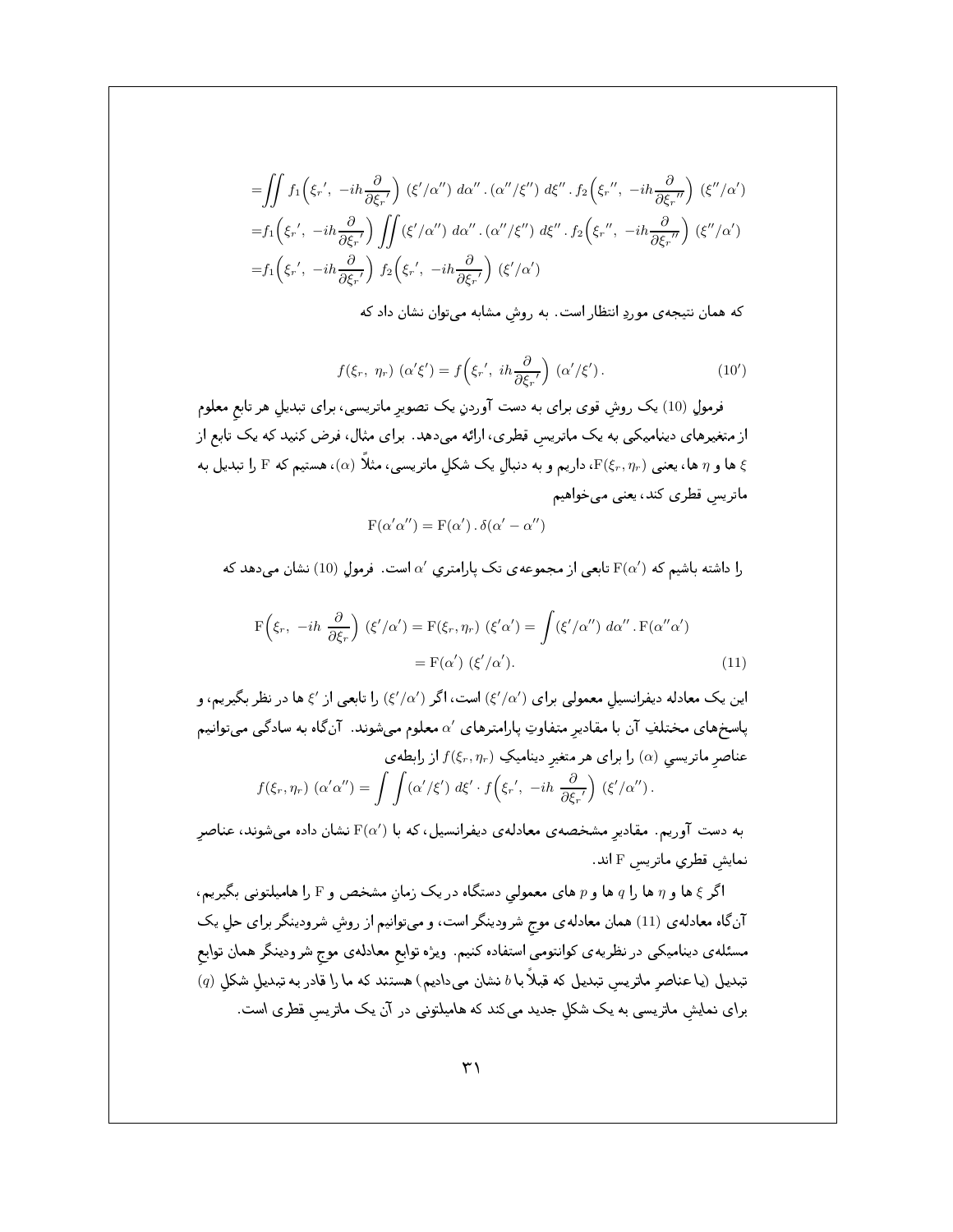برای دستگاههایی که در آنها هامیلتونی صریحا دارای زمان هستند، به طورِ کلی هیچ شکلِ ماتریسی وجود ندارد که H در آن یک ماتریسِ قطری باشد، زیرا هیچ مجموعهای از ثوابتِ انتگرال وجود ندارد که صریحا دارای زمان نباشد. در این موارد باید یک معادلهی موج کلیتر از معادلهی (11) پیدا کنیم. ابتدا نشان خواهیم داد که اگر  $q_{r\tau}$  مقدارِ هر  $q_r$  در زمانِ  $\tau = t$  باشد، و اگر  $\alpha$  ها یک مجموعه از ثوابتِ انتكرال باشد كه بتوان أنها را به صورتِ توابعي از q ها، p ها و t در زمانِ دلخواهِ t نشان داد  $\bm{p}$ ا كه دارای پارامترِ  $\tau$  نباشند، انگاه $\zeta$ 

$$
H(q_{\tau}^{\prime}\alpha^{\prime})=ih\frac{\partial}{\partial\tau}(q_{\tau}^{\prime}/\alpha^{\prime}).
$$

این شرط که  $\alpha'$  ها باید در آن صدق کنند، چنان است که  $\frac{df}{d\tau}(\alpha'\alpha'') = \frac{\partial}{\partial\tau}\left[ f(\alpha'\alpha'')\right],$ 

که  $f$  هر تابعی از  $p_\tau$  ها و  $q_\tau$  ها است. به علاوه، اگر  $f$  صریحاً وابسته به  $\tau$  نباشد، باید تساوی برقرار باشد، که در آن  $\mathrm{H}_\tau$  مامیلتونی در زمانِ  $\tau$  را نشان میدهد. بنابراین  $i\hbar\; df/d\tau = f\mathrm{H}_\tau - \mathrm{H}_\tau f$  $(fH_{\tau}-H_{\tau}f)$  (  $q_{\tau}'\alpha'$ )

$$
= i\hbar \frac{df}{d\tau}(q_{\tau}' \alpha') = i\hbar \int (q_{\tau}'/\alpha'') d\alpha'' \cdot \frac{df}{d\tau}(\alpha'' \alpha')
$$
  
\n
$$
= i\hbar \frac{\partial}{\partial \tau} \int (q_{\tau}'/\alpha'') d\alpha'' \cdot f(\alpha'' \alpha') - i\hbar \int \frac{\partial}{\partial \tau} (q_{\tau}'/\alpha'') \cdot d\alpha'' \cdot f(\alpha'' \alpha')
$$
  
\n
$$
= i\hbar \frac{\partial}{\partial \tau} \int f(q_{\tau}' q_{\tau}'') d q_{\tau}'' \cdot (q_{\tau}''/\alpha') - i\hbar \int \frac{\partial}{\partial \tau} (q_{\tau}'/\alpha'') \cdot d\alpha'' \cdot f(\alpha'' \alpha')
$$
  
\n
$$
= i\hbar \int f(q_{\tau}' q_{\tau}'') d q_{\tau}'' \cdot \frac{\partial}{\partial \tau} (q_{\tau}''/\alpha') - i\hbar \int \frac{\partial}{\partial \tau} (q_{\tau}'/\alpha'') \cdot d\alpha'' \cdot f(\alpha'' \alpha'),
$$

 $\tau$  زيرا، وقتى  $f$  بدونِ وابستكي صريح به  $\tau$  تابعى از  $p_\tau$  ها و  $q_\tau$  ها است،  $f(q_\tau{'}q_\tau{''})$  بايد مستقل از باشد. دوباره، رابطهی زیر را داریم:  $(f{\rm H}_{\tau} - {\rm H}_{\tau}f)(q_{\tau}{\acute\,}}\alpha^{\prime}) = \int f(q_{\tau}{\acute\,}}q_{\tau}{\acute{\,}}\gamma)~dq_{\tau}{\acute{\,}}\gamma.~{\rm H}_{\tau}(q_{\tau}{\acute{\,}}\alpha^{\prime}) - \int {\rm H}_{\tau}(q_{\tau}{\acute{\,}}\alpha^{\prime\prime})~d\alpha^{\prime\prime}~.~f(\alpha^{\prime\prime}\alpha^{\prime})~.$ 

با مقایسه ی این دو عبارت برای  $(q_\tau'\alpha')\,(f{\rm H}_{\tau}-{\rm H}_{\tau}f)(q_\tau'\alpha')$ ، ار آنجایی که این دو برای هر تابع f درست هستند، مے بینیم که باید

$$
H_{\tau}(q_{\tau}' \alpha') = ih \partial (q_{\tau}'/\alpha')/\partial \tau.
$$

اگر 
$$
t
$$
 را برای 7 و 9 را برای 4 $q$  به کار بریم، این رابطه به شکلِ
$$
\mathrm{H}(q'\alpha') = ih\,\,\partial(q'/\alpha')/\partial t\,.
$$

 0 + 4 G -P 4' F& !% 
 4' +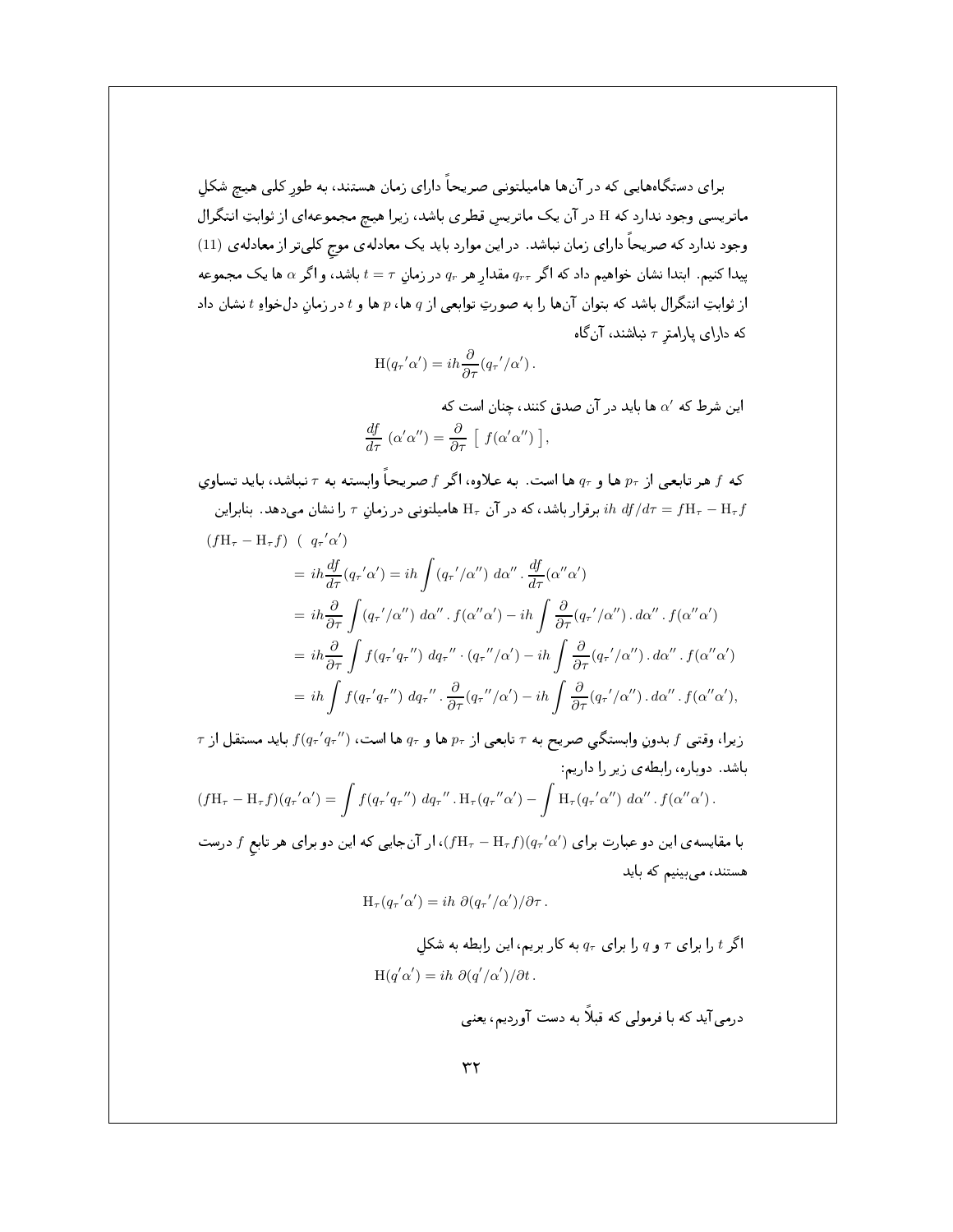$$
p_r(q'\alpha') = -ih \,\,\partial(q'/\alpha')/\partial q_r' \,.
$$

قابل مقایسه است. اکنون داریم

$$
H\left(q_r, -ih\,\frac{\partial}{\partial q_r}\right)(q'/\alpha') = H(q_r, \, p_r)(q'\alpha') = ih\,\frac{\partial}{\partial t}(q'/\alpha'),\tag{12}
$$

که معادلهی موج شرودینگر برای هامیلتونیهایی است که وابستگیِ صریح به زمان دارند. در مکانیکِ کلاسیک، میتوان، معادلاتِ یک تبدیلِ نقطهایِ پیوسته از یک مجموعه متغیرهای کانوني  $\xi_r$  ، $\eta_r$  به یک مجموعه $\beta_r$  ، $\alpha_r$  را به شکلٍ ساده $\zeta_r$ 

$$
\eta_r = \partial S / \partial \xi_r, \qquad \beta_r = \partial S / \partial \alpha_r, \qquad (13)
$$

درآورد که S میتواند هر تابعی از ع ها و a ها باشد. جوردن <sup>9</sup> نشان داده است که میتوان معادلاتِ تبدیل را در مکانیکِ کوانتومی هم به این شکل نوشت، مشروط به این که S به شکلِ  $S = \sum f(\xi_r) g(\alpha_r),$ 

نوشته شود، یعنی، همه $\,\mathfrak{z}\,$  ها در ضربهای درونِ S باید جلوی همه $\,\alpha\,$  ها قرار گیرند (درکِ این نکته لازم است که این ترتیب باید هنگامِ گرفتنِ مشتقهای جزئی حفظ شود .) این نتیجه به راحتی از نظریهی 0 + 4 !L
a

$$
f(\xi_r) g(\alpha_r) (\xi'\alpha') = \int \int f(\xi_r) (\xi'\xi'') d\xi'' (\xi''/\alpha'') d\alpha'' \cdot g(\alpha_r) (\alpha''\alpha')
$$
  
= 
$$
\int \int f(\xi_r') \delta(\xi' - \xi'') d\xi'' (\xi''/\alpha'') d\alpha'' \cdot g(\alpha_r) \delta(\alpha'' - \alpha')
$$
  
= 
$$
f(\xi_r') g(\alpha_r') \cdot (\xi'/\alpha')
$$

و بنابراین برای هر مجموعه از توابع  $f(\xi_r)$  و  $g(\alpha_r)$  داریم

$$
\sum f(\xi_r) g(\alpha_r) (\xi' \alpha') = \sum f(\xi_r') g(\alpha_r') . (\xi'/\alpha')
$$
\n(14)

. رب ربي ريز *د* . اص

$$
(\xi'/\alpha') = \exp . iS/h,
$$

و فرض میکنیم که S به شکلِ (′) 
$$
g(\alpha')
$$
 نوشته شود. اکنون از (14) داریم  
Jordan, 'Z. f. Physik', vol. 38, p. 513 (1926). <sup>9</sup>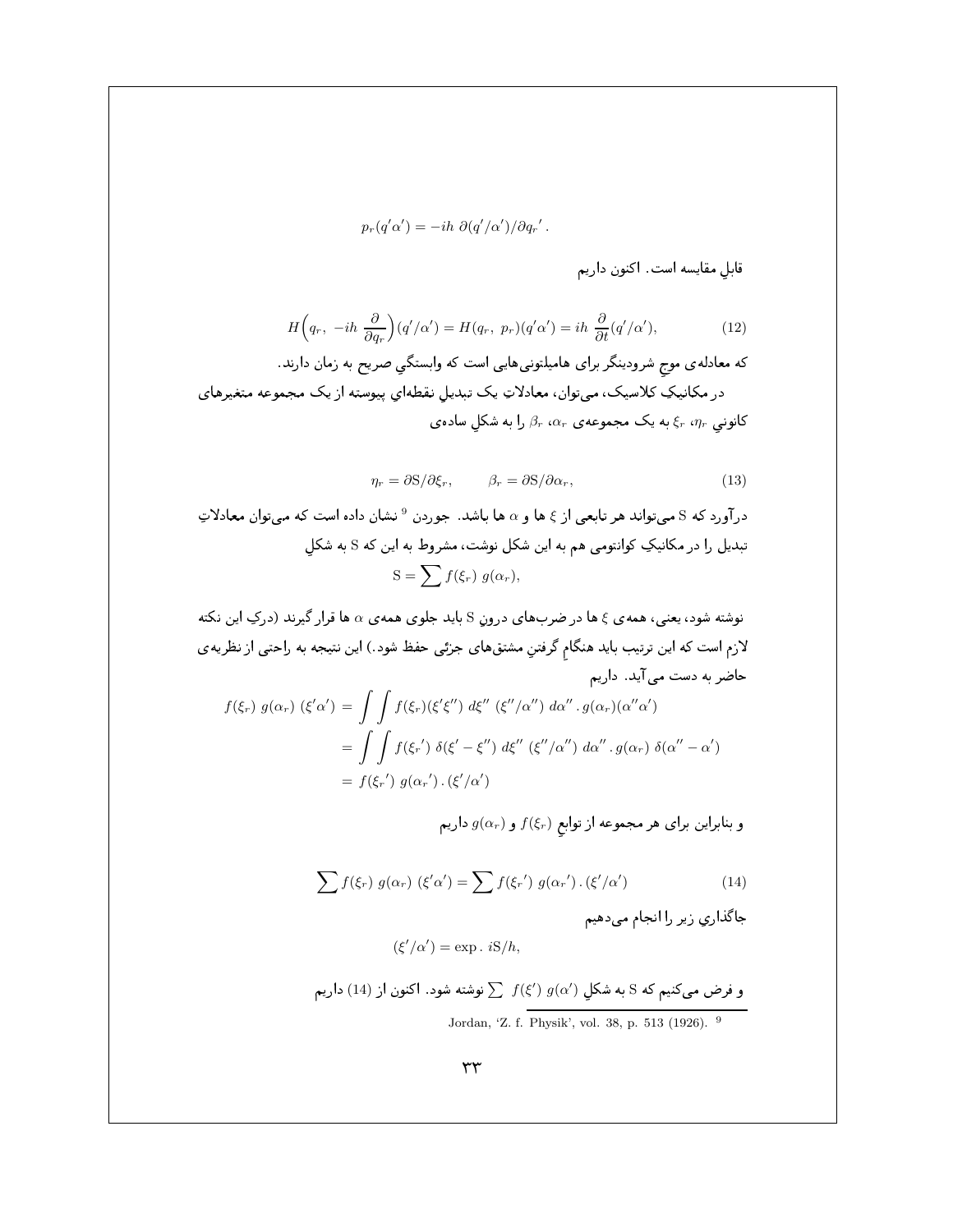$$
\eta_r(\xi'\alpha') = -ih \frac{\partial}{\partial \xi_r'}(\xi'/\alpha') = \frac{\partial S(\xi', \alpha')}{\partial \xi_r'} \cdot (\xi'/\alpha') = \frac{\partial S(\xi, \alpha)}{\partial \xi_r}(\xi'\alpha')
$$

که مشروط به آن است که  $\partial \mathcal{S} \left( \xi, \ \alpha \right) / \partial \xi_r$  هم به شکل  $g(\alpha)$  (§)  $f(\xi) \ g(\alpha)$  نوشته شود. به طور مشابه مے توان نشان داد که

$$
\beta_r(\xi'\alpha') = \frac{\partial S(\xi, \alpha)}{\partial \alpha_r}(\xi'\alpha')
$$

اینها همان معادلاتِ (13) هستند که به صورتِ روابطِ بین عناصر ماتریسی نوشته شدهاند.

$$
\S
$$
6 $\S$ .

برای به دست آوردنِ نتایج فیزیکی از نظریهی ماتریسی، تنها باید فرض کنیم که عناصر قطری یک ماتریس، که [شماره] سطرها و ستونهایش مثلاً به ع ها اشاره دارد، یک ثابتِ انتگرالگیری مثل  $g$  ی دستگاهِ دینامیکی را نمایندهگی میکند، و مقادیر میانگین تابع  $g(\xi_r,\eta_r)$  روی همهی فضای  $\eta$  را برای هر مجموعهى مشخص از مقادير عددي ع ها را، به همان روشي كه در حالتِ حدى اعدادِ كوانتومي بزرگ انجام میدهد، تعیین میکند. پس اگر

$$
g(\xi'\xi'') = g(\xi') \cdot \delta(\xi' - \xi'')
$$

وقتبی  $\ell'$ ها تقریباً برابر  $\zeta$ ها هستند، فرض میکنیم که  $g(\xi')$  مقدار میان گین  $g$  روی همه $\zeta$  فضای در حالتِ  $\xi_r = \xi_r'$  باشد. در حالتی که عناصر قطری ماتریس g (بدون نیاز به حذفِ ضریب  $\eta$ متناهی هستند، فرض مربوطه این خواهد بود که عنصر قطری  $g(\xi'\xi')$  با حاصل ضرب ( $\delta(\xi'-\xi'')$ . در انتگرال  $g(\xi_r,\eta_r)$  روی همهی فضای  $\eta$  در حالتِ  $\xi_r = \xi_r'$  برابر باشد ( $2\pi h)^{-1}$ 

البته، این فرض ما را قادر می کند که متوسطِ  $\eta$  ئی برای هر تابع  $g$  را هم تعیین کنیم، و به علاوه، اگر و یک مجموعه از  $g$  ها باشند که با یک دیگر جابهجا میشوند و توابع مستقلی از ٤ ها و  $g_u$  ...  $g_2$  ،  $g_1$ ها باشند، میتوانیم متوسطِ n ئی هر تابعی از این g ها را تعیین کنیم. (g ها باید جابهجا شوند، زیرا  $\eta$ اگر چنین نباشد ما، برای مثال، در مییابیم که متوسطِ  $\eta$  ئی  $g_1g_2$  با میان گین  $g_2g_1$  متفاوت است، و نمیتوانیم تعبیر فیزیکی برای این میانگینها پیدا کنیم.) این اطلاع همه ی آن چیزی است که امیدواریم بتوانیم در موردِ g ها به صورتِ توابعی از n ها برای مقادیر عددی معلوم ع ها به دست آوریم.

همه ی این اطلاعات با هم جمع میشود اگر بتوانیم کسری از همه ی فضای  $\eta$  (یا وقتی این کسر صفر است، حجم كل فضاي (r) را به دست آوريم كه در آن  $g_r$  بين هر دو مقدار عددي معلوم قرار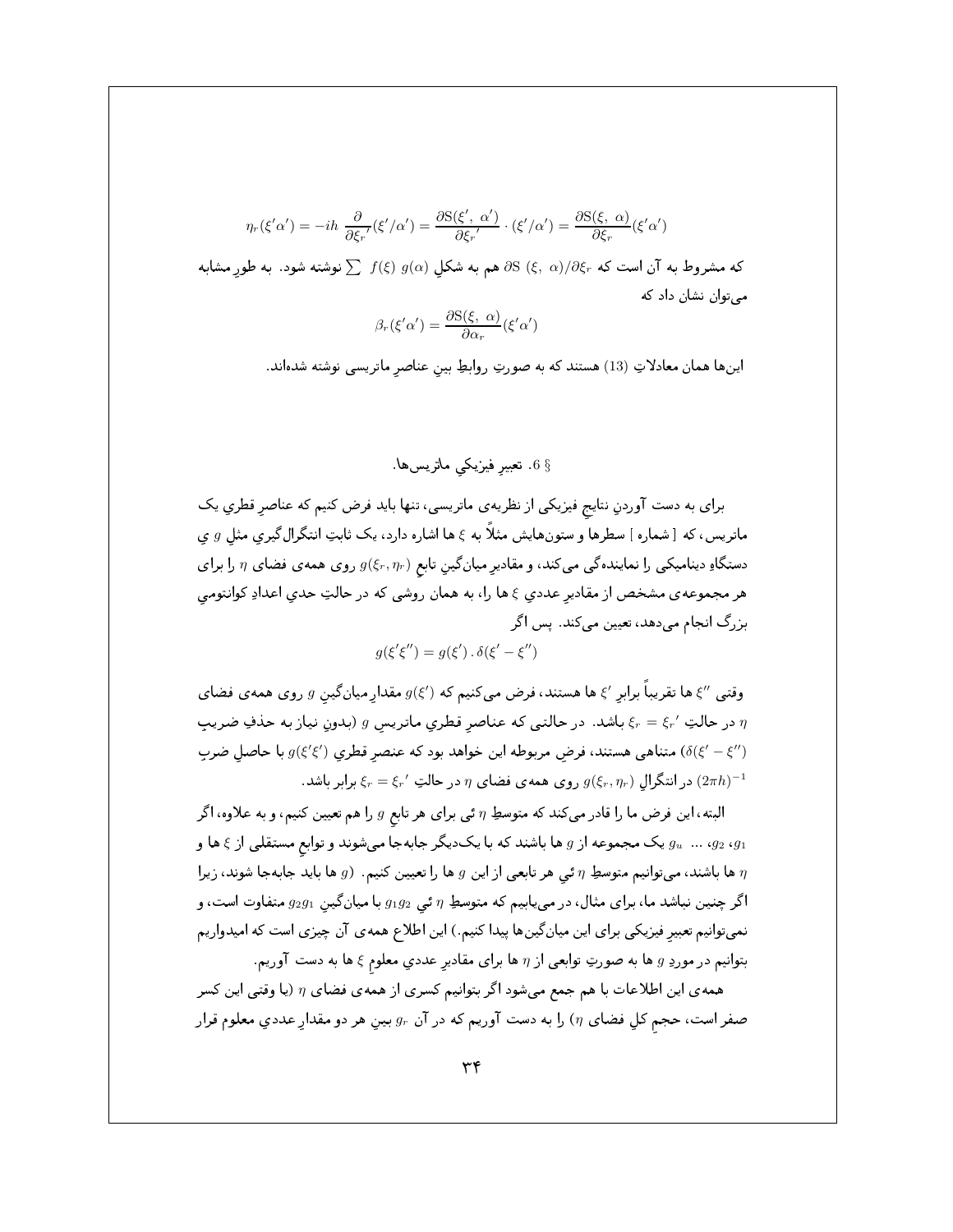می گیرد، مثلاً کسری از حجم که در آن  $g_r < g_r < g_r$ . برای این کار باید ماتریسی را بیابیم که نماينده ي، مثلاً به طور خلاصه،

$$
\delta(g_1 - g_1') \cdot \delta(g_2 - g_2') \cdot \cdot \cdot \delta(g_u - g_u') = \delta(g - g')
$$

باشد. آنگاه اگر از این ماتریس نسبت به پارامترهای '9 انتگرال بگیریم، نتیجه، یعنی  
ا
$$
\int_{g'}^{g''}\delta(g-g')\ dg',
$$

ماتریسی خواهد بود که نشاندهندهی تابعی از g ها است که وقتبی  $g_r' < g_r < g_r'$ ، برابر با یک باشد، و در غیر این صورت صفر شود. پس عناصر قطری این ماتریس میانگین  $\eta$  ئی این تابع را به دست میدهد، که دقیقاً برابر با کسری از فضای  $\eta$  است که در آن  $g_r < g_r < g_r$  (یا در غیر این صورت، آنها انتگرال این تابع روی کل فضای  $\eta$  را میدهد، که دقیقاً برابر با حجم کلِ فضای  $\eta$  است که در آن  $(q_r' < q_r < q_r'')$ 

$$
^{10}
$$
ماتریسی (g $g - g'$ )
$$
(g_r - g_r') \cdot \delta(g - g') = \delta(g - g') \cdot (g_r - g_r') = 0
$$

صدق کند و

$$
\int \delta(g - g') \, dg' = 1 \, .
$$

به سادگی ثابت می شود که ماتریس با عناصر

$$
\delta(g-g')(\xi'\xi'') = (\xi'/g')\,.\,(g'/\xi'')
$$

اين شرايط را برآورده مي كند. واضح است كه شرطِ آخر به خاطر خصوصياتِ تعامد و بهنجار بودنِ توابع (٤//٤) و (//٤) برقرار است، در حالی که برای اثباتِ بقیهی شرایط داریم  $g_r \delta(g - g')(\xi'\xi'') = \int g_r(\xi'\xi''') d\xi''' \, . (\xi'''/g') (g'/\xi'') = g_r(\xi'g') . (g'/\xi'')$ =  $g_r'$ .  $(\xi'/g')$ .  $(g'/\xi'') = g_r' \delta(g - g') (\xi'\xi'')$ ,

وبه طور مشابه

$$
\delta(g - g') g_r(\xi'\xi'') = g_r' \delta(g - g') (\xi'\xi'') .
$$

اکنون حجمِ فضای 7 که در آن برای 
$$
g \cdot \xi_r = \xi_r'
$$
 ها بینِ مقادیرِ عددیِ معلومشان قرار دارند، با
$$
\int_{g'}^{g''} (\xi'/g') \ dg' (g'/\xi').
$$

وقتبی در یک فرمول  $g_r$  مثل یک ماتریس به کار می رود بدین معنبی است که ماتریس قطری، با عناصر  $^{10}$ است که نماینده ی - عدد  $g_{r'}(g'g'') = g_{r'}(g' - g'')$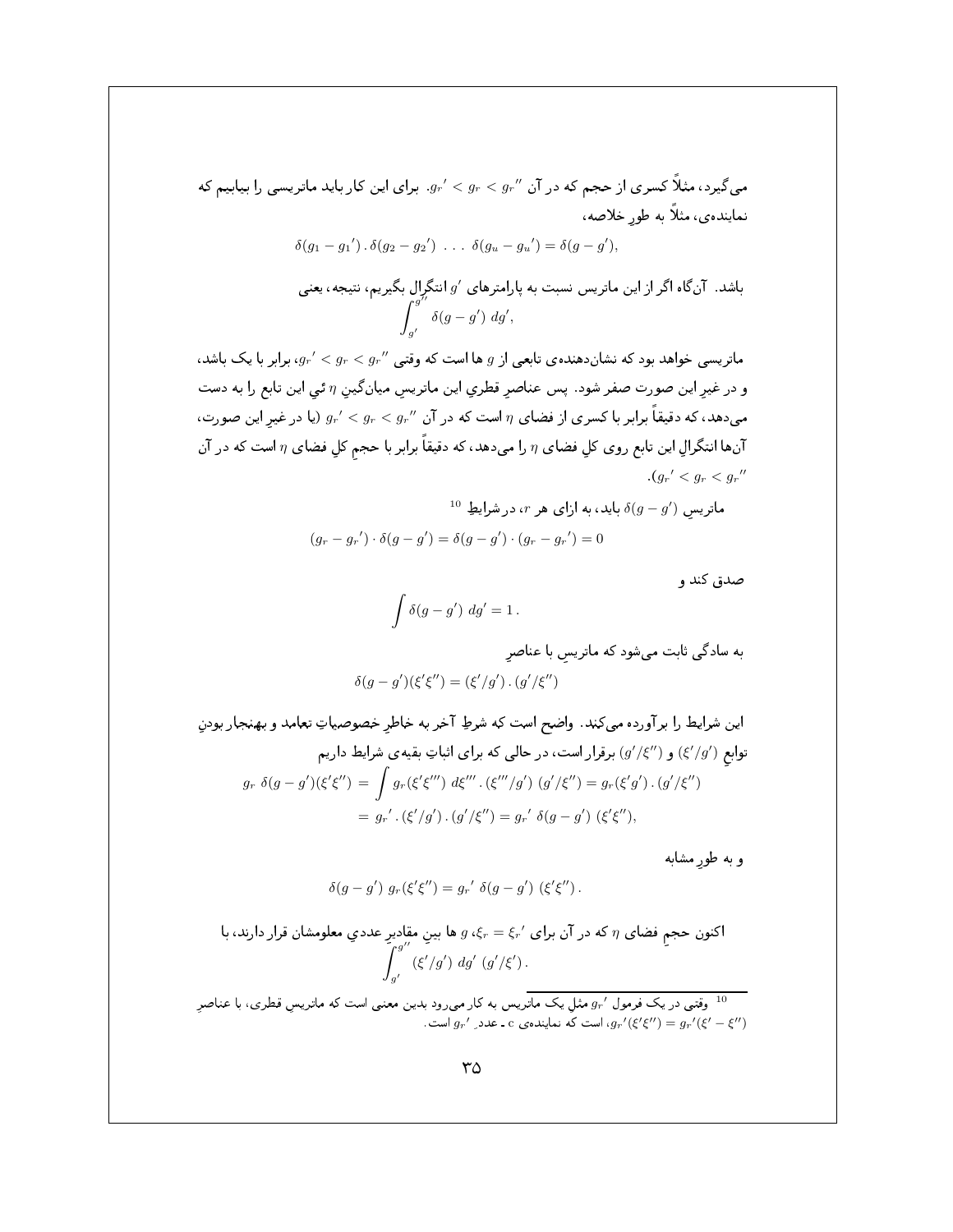داده می شود .

بلافاصله میبینیم که این حجم صفر میشود مگر آن که بازهی انتگرال گیریِ هر  $g_r$  دارای یک مقدار مشخصه از آن  $g_r$  باشد [يعنيي، مقداري كه به صورتِ يک عنصر قطري از ماتريس نمايندهي در شکل  $g$  ی نمایش ماتریسی ظاهر میشود]، زیرا در غیر این صورت توابع تبدیل  $(g^{\prime }/g^{\prime })$ ) و  $g_r$ (/g'/٤) در طول بازهی انتگرال گیری صفر میشوند. این نشان می دهد که مقادیر مشخصهی هر ثابتِ انتگرال $\frac{1}{2}$ یری  $g$  مقادیری (کوانتیده یا غیره) هستند که این عددِ q عملاً میتواند بیذیرد. (به خصوص، مقادیر مشخصه ی H سطوح انرژی دستگاه هستند.) تقارن بین ٤٪ و 6٪ در عنصر قطری (٤٪)، یعنی ، در ماتریس ( $\delta(g-g')$  ما را قادر به فرمولبندی یک قضیهی دوجانبه از دینامیک ( $\xi'/g')(g'/\xi')$ کوانتومی میکند، که تنها در موردی کاربرد دارد که توابع تبدیل  $(\xi'/g')$ ) و  $(g'/\xi)$  توابع پیوسته از ⁄ ع و هستند (که لازم میدارد که مقادیر مشخصه ی  $\xi_r$  و  $g_r$  میتوانند بازههای پیوستهای از مقادیر را  $g_r{}'$ بگیرند) این قضیه چنین است:— حجم فضای  $\eta$  که در آن  $\xi_r = \xi_r' + \xi_r < g_r' < g_r' < g_r$  برقرار باشد،  $\zeta_r'<\xi_r<\xi_r'+\varepsilon$  برابر است با حجم فضای متغیرهای هم $g$  هم کانونی  $g$  ها که در آن  $g_r=g_r'\leq \xi_r'+\zeta_r$ ، که ها عددهای c ی کوچکِ مثبت هستند. در حقیقت، هر یک از فضاها دقیقاً برابر با $\varepsilon\in(\xi'/g')(g'/\xi')$ ) است، که  $\varepsilon$  حاصل ضرب همهی  $\varepsilon_r$  ها است.

§ 8. مقایسه با روشهای قبلمی

اکنون نشان میدهیم که روش فعلی برای به دست آوردنِ نتایج فیزیکی از نظریهی ماتریسی با فرضهای پیشین مبنی بر این که مربع دامنهی تابع موج در مواردِ خاص احتمال را تعیین میکند، سازگار است. یک سیستم دینامیکی را در نظر بگیرید که، هامیلتونی آن تا وقتی مختل نشده است به زمان بستگی صریح ندارد، و وقتی به آن اختلال وارد میشود یک جمله ی اضافی با بستگی صریح به زمان در هامیلتونی آن ظاهر میشود. طبق روش قبلی برای یافتن احتمال های انتقال ناشی از اختلال، باید ابتدا ویژه توابع دستگاهِ غیر اختلالی، یعنی  $\psi_0(\alpha')$ ، پیدا شوند، (a ها ثوابتِ انتگرالِ دستگاهِ غیر اختلالی هستند)، و سپس ویژهتوابعی که در معادله ی موج دستگاهِ اختلالی صدق میکنند و دارای مقادیر اولیه ی هستند، یعنی  $\psi_t(\alpha')$  ها، را بیایبم. آنگاه باید  $\psi_t$  ها را بر حسبِ  $\psi_0$  ها بسط دهیم، پس  $\psi_0(\alpha')$ 

$$
\psi_t(\alpha') = \int \psi_0(\alpha'') \, d\alpha'' \, c(\alpha''\alpha'), \tag{15}
$$

 $\alpha'$ که در این جا ضرایب  $c(\alpha''\alpha')$  تنها توابعی از زمان هستند. سپس برای اتمی که در ابتدا در حالتِ  $\alpha'$ بوده، فرض میشود که در زمان t عبارتِ  $d\alpha''$ ا $|c(\alpha''\alpha')|^2d\alpha''$  احتمال حضور آن اتم در حالتی باشد که هر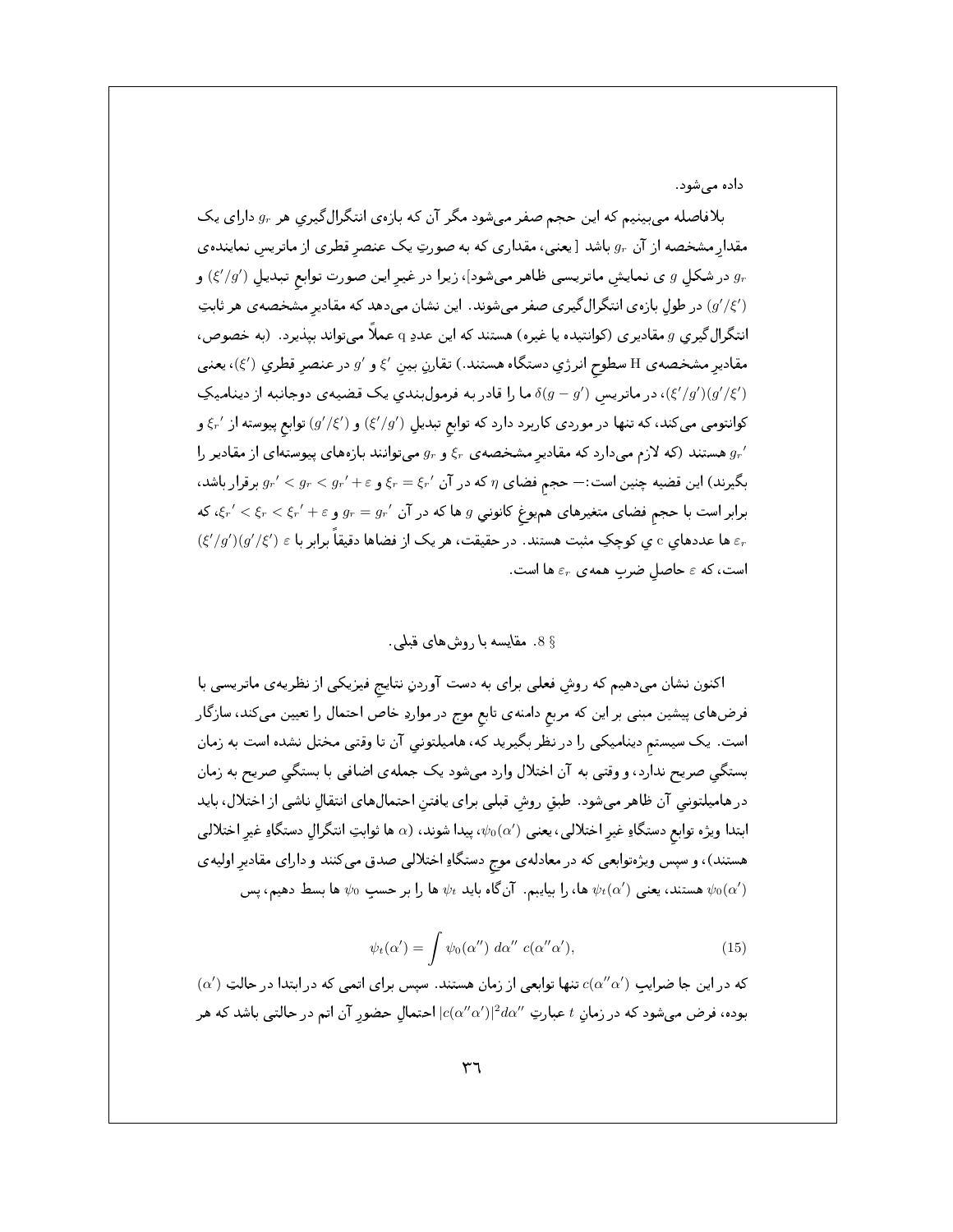در آن حالت بین  $\alpha_r''$  و  $\alpha_r''+d\alpha_r''$  قرار گیرد .

 $(\alpha _0{'}/\alpha _t{'})$  برای تعیینِ این احتمال به کمکِ روشِ کلی این مقاله، باید توابع تبدیلِ  $(\alpha _t{'}/\alpha _0{'})$  و  $(\alpha _b{'}/\alpha _t{'})$  را بیایبم که مقادیر  $\alpha_t$  از متغیرهای  $\alpha$  در زمان  $t$  را (که فرض میشود توابعی از  $p$  و  $q$  های مستقل از زمان هستند) به مقادیر اولیه ی ۵۵ یشان ارتباط دهند، اگر t را یک زمانِ معلوم در نظر بگیریم هر دوی  $\alpha_t$  ها و ها ثوابتِ انتگرال دستگاهِ اختلالی هستند. احتمال موردِ نظر عبارت خواهد بود از  $\alpha_0$  $(\alpha_0'/\alpha_t') d\alpha_t' (\alpha_t'/\alpha_0') = |(\alpha_t'/\alpha_0')|^2 d\alpha_t'$ 

اگر ( $\alpha_0{'}/\alpha_0{'}$ ) و ( $\alpha_t{'}$ / $\alpha_t$ ) همیوغ موهومی باشند، که اگر شکلهای  $(\alpha_t)$ ) و  $(\alpha_0{'}/\alpha_0{'})$  مهایشِ ماتریسی در شرطِ (iv) از بخش 3 صدق کنند، اینگونه است. اگر مقدار هر مختصه ی q در زمانِ مشخص t را با نشان دهیم، داریم  $q_t$ 

$$
(q_t'/\alpha_0') = \int (q_t'/\alpha_t') d\alpha_t' (\alpha_t'/\alpha_0').
$$
 (15')

حالا (4t′/ao′) ویژه تابعی است که معادلهی موج اختلالی [به شکل (12)] را ارضا میکند، و وابستگی ، که تنها به روابطِ تحلیلی بین  $\alpha$  ها با  $p$  ها و  $q$  ها بستگی دارد، به  $q_t'$  ها و  $\alpha_t'$  ها همان  $(q_t'/\alpha_t')$ وابستگی  $(q_0'/\alpha_0')$  به  $q_0$  ها  $q$  های اولیه) و ' $\alpha_0$  ها است، و بنابراین یک ویژهتابع سیستم غیر اختلالی است که بر حسبِ متغیرهای  $q_t'$  و  $q_t'$  نوشته شده است. بنابراین معادلهی (15٪) همان معادلهی است، و توابع تبدیل  $(\alpha_{t}{}'/\alpha_{0}{}')$  همان ضرایبِ معادلهی (15) هستند [که در واقع باید بر حسبِ (15) ، نوشته میشد] از بنابراین روش کلی حاضر نتایجی مشابهِ نتایج فرضهای قبلی دارد  $c(\alpha_t''\alpha_0')$ 

اکنون موردِ برخوردهای بین، مثلاً، یک الکترون و یک سیستم اتمی را در نظر بگیرید. در روشِ حلِ مسئله ی بورن یک جوابِ معادله ی موج شرودینگر مییابیم که شاملِ موجهای تختِ ورودی به نشانه ی الکترونِ نزدیک شونده است، که در آن موجها از سیستم اتمی پراکنده میشوند. آنگاه فرض میکنیم که مربع دامنهي موج پراکنده در هر جهت احتمالِ پراکندگي الکترون (با انرژياي که از بسامدِ موج معلوم می،شود) در آن جهت را تعیین می کند.

برای تعییمنِ این احتمال با روشِ حاضر، باید تابع تبدیلِ  $p_{\rm F}{}'/p_{\rm f}$ ) را بیابیم که مولفههای نهایی تكانهى الكترون، pF، را به مولفههاى اوليهى p1 ربط دهد. سپس احتمالِ پراكندگى الكترون با تكانهاى در بازه ی  $d p_{\rm F}$  برابر  $\left( p_{\rm F}/p_{\rm F}\right)$   $d p_{\rm F} / (p_{\rm F}/p_{\rm F})$  خواهد بود . اگر مختصاتِ الكترون  $t$  در زمان  $t$  برابر با  $x_t$ ا، داریم

البته می دانیم که اعدادِ q ی  $x_t$  علاوه بر مختصاتِ  $x_t$ ی الکترونِ ورودی، شامل مختصاتِ سیستم اتمی، که  $^{-11}$ صریحاً به آن اشاره نمیشود هم هست. به همین ترتیب  $p_{\rm F}$  و  $p_{\rm F}$  باید شاملِ متغیرهایی برای تعیینِ حالاتِ پایای سیستم اتمی باشد.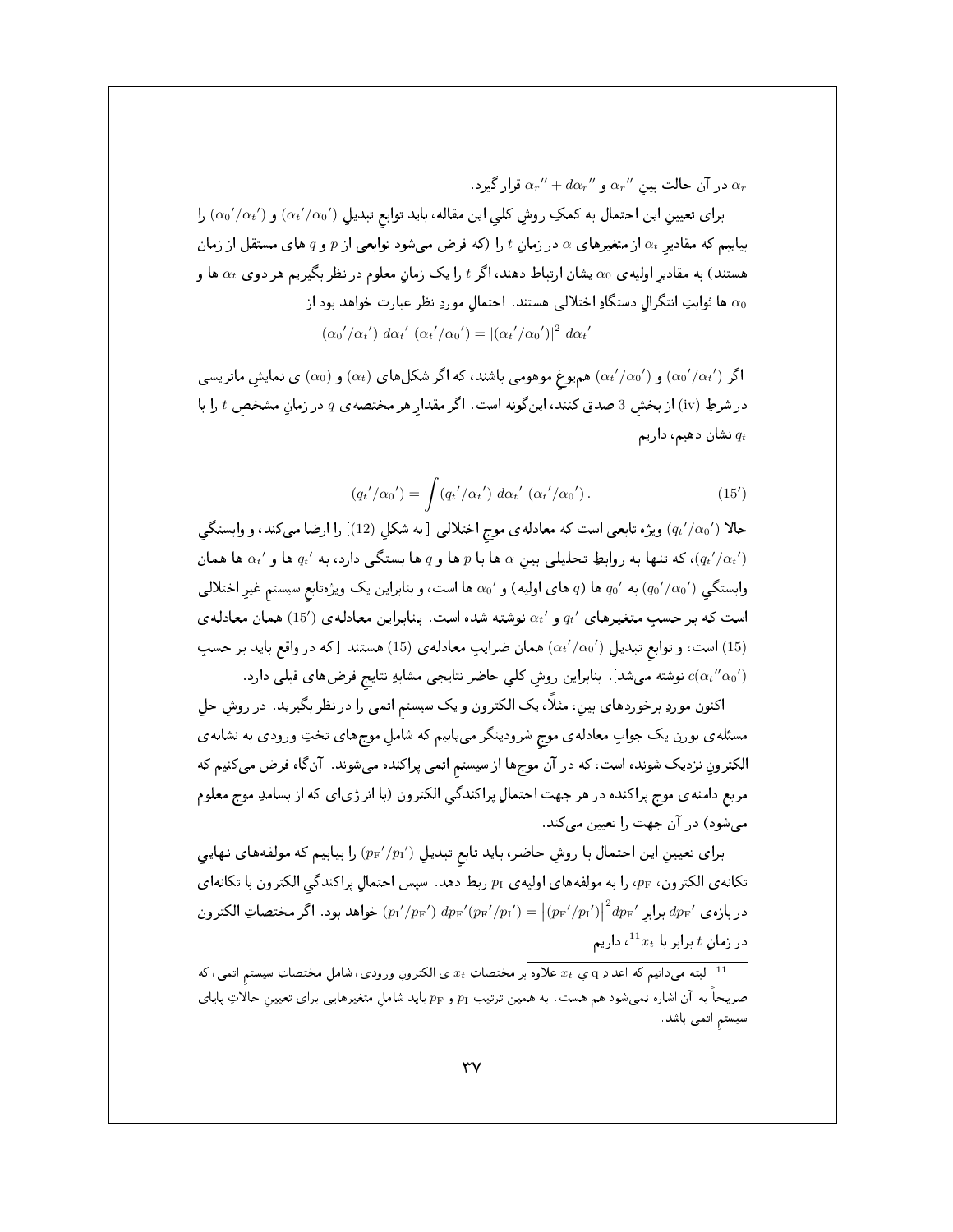$$
(x_{t'}/p_{I'}) = \int (x_{t'}/p_{F'}) \, dp_{F'} \, (p_{F'}/p_{I'}'). \tag{16}
$$

در این جا تابع تبدیل  $(x_t'/p_1')$  حل معادلهی موج شرودینگر متناسب با حالتِ یک الکترونِ فرودی با تکانه ی  $p_{\rm I}$ ، و بنابراین تابع موج نظریه ی بورن است. از سوی دیگر، تابع  $(x_t'/p_{\rm F}^{\prime})$  نشاندهنده ی امواج گسیلی مربوط به الکترونهایی با تکانهی ' $p_{\rm F}$  است (و هم چنین امواج ورودی که لزومی به احتسابِ آنها نیست). پس معادلهی (16) تجزیهی امواج خروجی ویژهتابع  $(x_t'/p_{\rm F}^{\,\prime})$  به مولفههای مختلفِشان را میدهد، به طوری که دامنههای مولفههای مختلف با  $|(p_{\rm F}^{\, \prime}/p_{\rm I}^{\, \prime})|$  برابر است. پس روش حاضر با نظریه ی بورن سازگار است.

اگر این مسائل را از نقطه نظر ماتریسی بنگریم، دیده می شود که باید بتوان متغیرهای دینامیکی را به  $\alpha_0$ طور معادل با ماتریسهایی که سطرها و ستونهایشان نشانگر مقادیر اولیهی متغیرهای کنش ( $\alpha_0$  یا  $p_{\rm I}$ در هر دو مورد) یا مقادیر نهایی آنها  $\alpha_t$  یا  $p_{\rm F}$ ) هستند نشان داد، و ضرایبی که ما را قادر به تبدیل از یک مجموعه ماتریس به مجموعهای دیگر میکند همانهایی هستند که احتمالهای انتقال را تعیین مے کنند.

در پایان میتوان به این نکته اشاره کرد که نظریه ی حاضر یک دیدگاه برای در نظر گرفتن پدیدههای کوانتومی ارائه میدهد که با نظریههای معمولی نسبتاً متفاوت است. میتوان فرض کرد که حالتِ اولیهی یک سیپتم به طور دقیق حالتِ سیستم در هر زمان پس از آن را تعیین میکند. اما، اگر حالتِ سیستم در یک زمان دلخواه را با معلوم کردن مقادیر عددی برای مختصات و تکانهها توصیف کنیم، آن گاه عملاً نمهیتوان یک ارتباطِ یکبهیک بین مقادیر این مختصات و تکانههای اولیه با مقادیر آنها در یک زمان بعد بنا کرد . با این حال میتوان اطلاعاتِ خوبی (از طبیعتِ میانگینِها) دربارهی این مقادیر در زمانهای بعدی به صورتِ توابعی از مقادیر اولیه به دست آورد. نظریهی احتمالات در توصیفِ نهایی فرایندهای مکانیک وارد نمیشود؛ تنها وقتی که اطلاعاتی مبنی بر یک احتمال داشته باشیم (یعنی این که همه ی نقاطِ فضای n برای نمایش سیستم به یک اندازه محتمل هستند)، میتوانیم نتایجی مبنی بر احتمالات به دست آوریم.

- يادداشتِ مترجم:
- ا) اولین انتگرال  $\delta(x)$  در متن اصلی به شکل  $\int_{-\infty}^{\infty}x\;\delta(x)=\int_{-\infty}^{\infty}x\;\delta(x)$  آمده که قطعاً اشتباءِ چاپی است.
	- ۲) در مقاله از ابتدا دو نوع عدد معرفی شده،
- اعدادِ نوع c، كه عددهاي معمولى جابهجاپذير هستند. به نظر مى رسد حرفِ c از اول classic یا classical گرفته شده است.